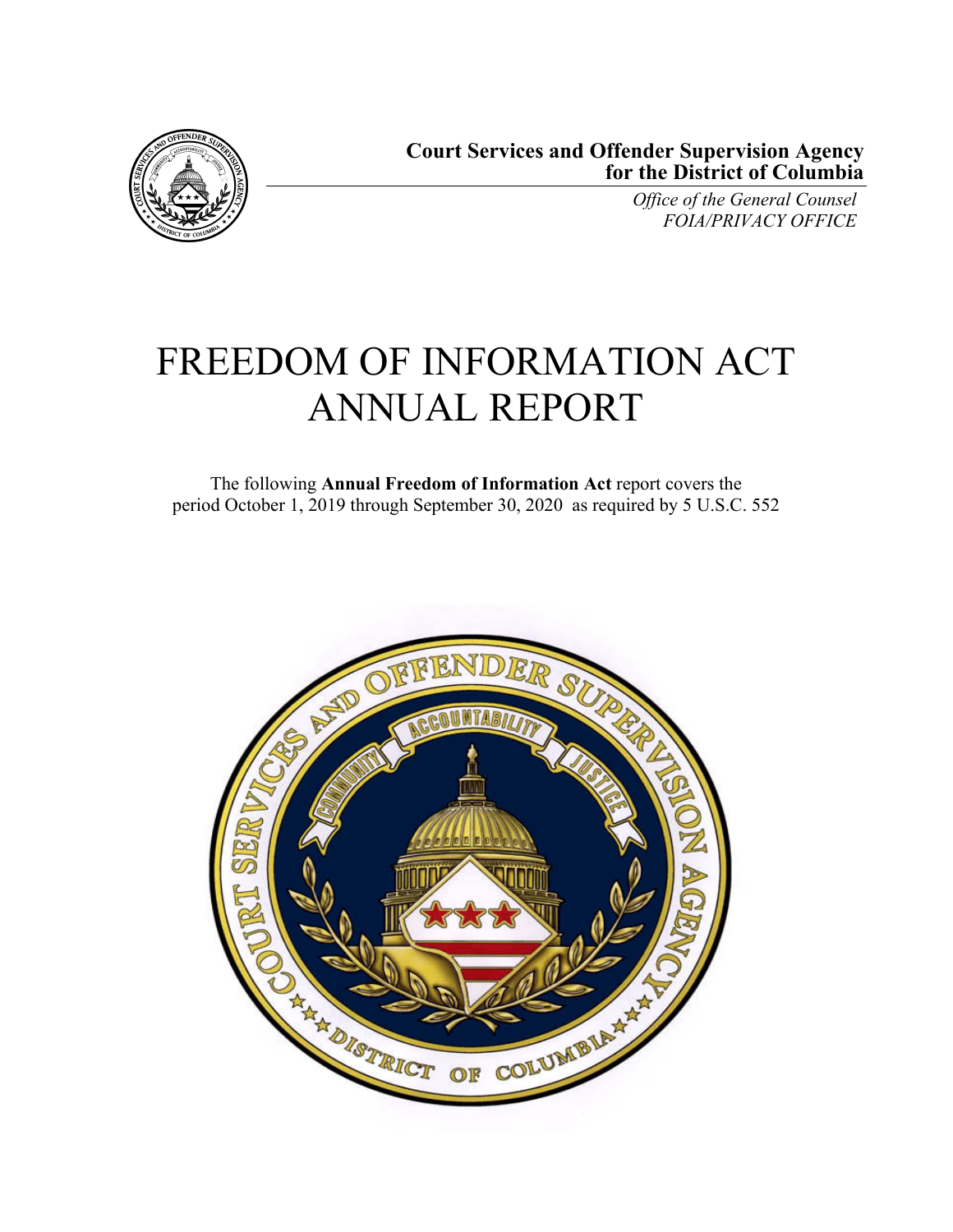#### **I.BASIC INFORMATION REGARDING REPORT**

**1. Provide name, title, address, and telephone number of person(s) to be contacted with questions about the Report.** 

Sheila Stokes General Counsel Chief FOIA Officer Office of General Counsel Court Services and Offender Supervision Agency 800 North Capitol Street, N.W., Suite7200 Washington, D.C. 20002 Tel: (202) 220-5797 Email: sheila.stokes@csosa.gov

#### **2. Provide an electronic link for access to the Report on the agency Website.**

http://www.csosa.gov/about/foia/foia-reports/

#### **3. Provide an electronic link for access to agency FOIA Regulations**

http://www.csosa.gov/statutory-authority-regulations-2/ Title 28, Chapter 8, Part 802

#### **4. Explain how to obtain a copy of the Report in paper form.**

Contact Sheila Stokes at the address, telephone number, or e-mail listed above.

#### **II.MAKING A FOIA REQUEST**

#### **1. Provide names, addresses, and telephone numbers of all individual agency components that receive FOIA requests.**

Sheila Stokes General Counsel Office of General Counsel Court Services and Offender Supervision Agency 800 North Capitol Street, N.W., Suite7200 Washington, D.C. 20002 Tel: (202) 220-5797 Email: Sheila.Stokes@csosa.gov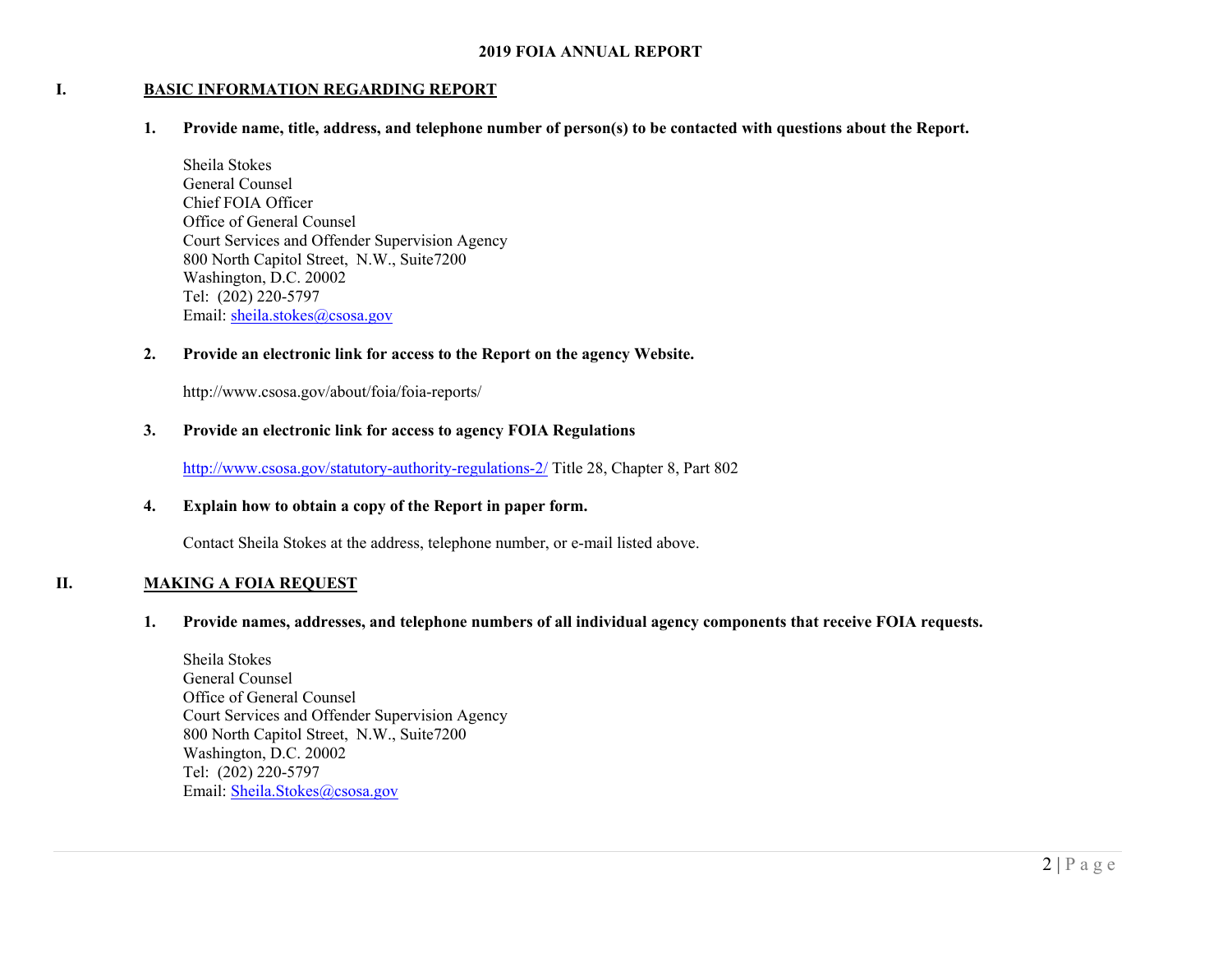Willis Stamps Assistant General Counsel, FOIA Public Liaison Officer Office of General Counsel Court Services and Offender Supervision Agency 800 North Capitol Street, N.W., Suite 7200 Washington, D.C. 20002 Tel: (202) 220-5468 Email: Willis.Stamps@csosa.gov

Jeanean West Government Information Specialist Office of General Counsel Court Services and Offender Supervision Agency 800 North Capitol Street, N.W., Suite 7219 Washington, D.C. 20002 Tel: (202) 220-5748 Email: Jeanean.West@csosa.gov

### **2. Provide a brief description of why some requests are not granted and an overview of certain general categories of the agency's records to which the FOIA exemptions apply.**

The Court Services and Offender Supervision Agency (CSOSA) is an independent Executive Branch agency that provides supervision of adults on probation, parole, and supervised release in the District of Columbia. As a result, many of the records maintained by CSOSA involve running records, alleged violations reports, and other records concerning law enforcement matters. Under the FOIA, not all records can be released. Congress established certain categories of information that are not required to be released in response to a FOIA request because release would be harmful to a government or private interest. These categories are called "exemptions" from disclosures. The two primary FOIA exemptions utilized by CSOSA, more than the rest of the other exemptions combined, are (b)(6) and (b)(7)(C). FOIA exemption (b)(6) permits withholding of records and information about individuals when disclosure would be a clearly unwarranted invasion of personal privacy and exemption (b)(7)(C) permits withholding of records when an unwarranted invasion of personal privacy could reasonably be expected. CSOSA also protects the identities of confidential informants who provide information to law enforcement investigators as well as details about investigative techniques and procedures used by police. Furthermore, information related to victims are afforded protection.

## **III.ACRONYMS, DEFINITIONS, AND EXEMPTIONS**

**1. Acronym** 

| <b>Component Acronyms</b> Component Name |  |  |
|------------------------------------------|--|--|
|------------------------------------------|--|--|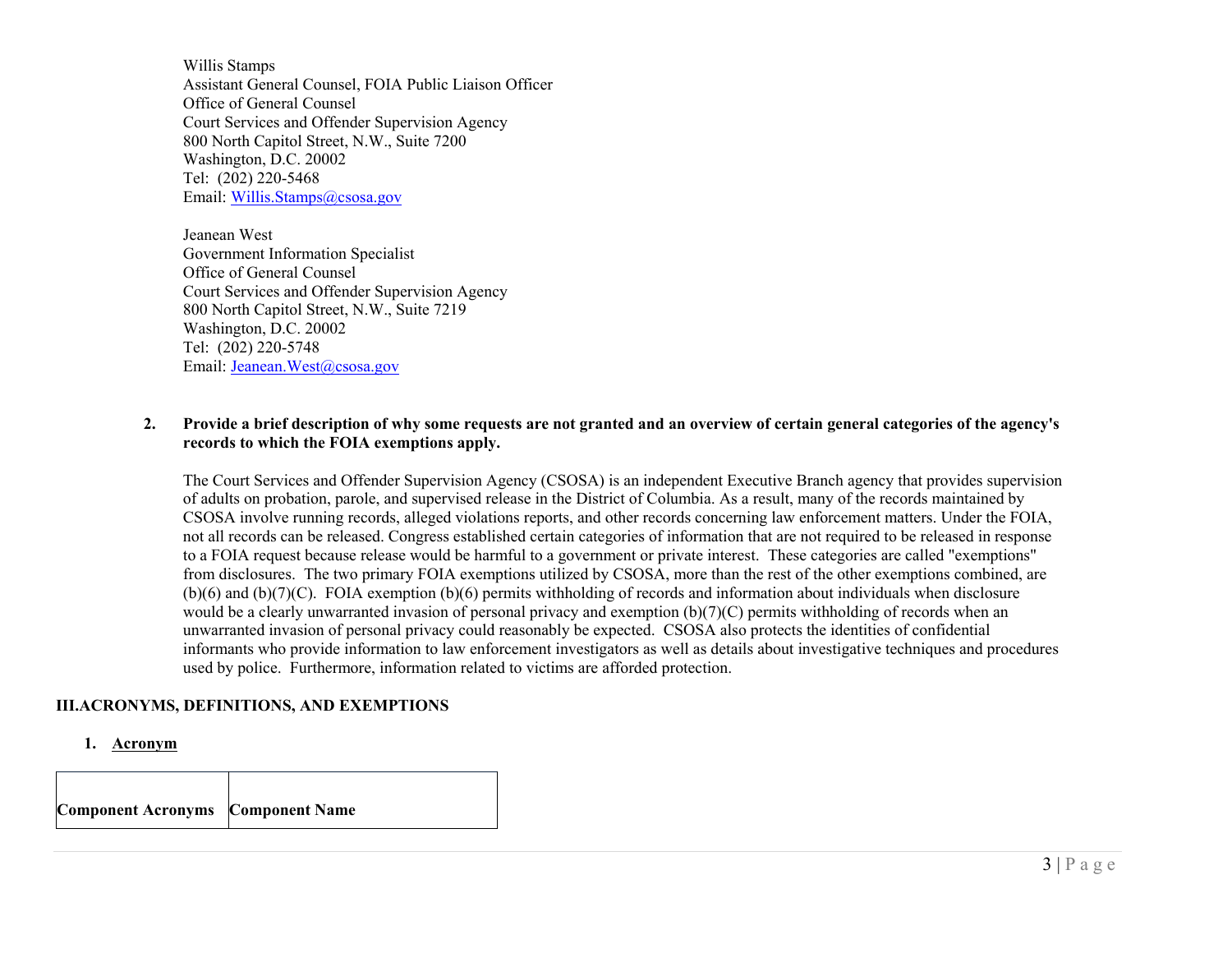#### **Definitions of Terms Used in this Report**

- a. **Administrative Appeal** a request to a federal agency asking that it review at a higher administrative level a FOIA determination made by the agency at the initial request level.
- b. **Average Number** the number obtained by dividing the sum of a group of numbers by the quantity of numbers in the group. For example, of 3, 7, and 14, the average number is 8.
- c. **Backlog** the number of requests or administrative appeals that are pending at an agency at the end of the fiscal year that are beyond the statutory time period for a response.
- d. **Component** for agencies that process requests on a decentralized basis, a "component" is an entity, also sometimes referred to as an Office, Division, Bureau, Center, or Directorate, within the agency that processes FOIA requests. The FOIA now requires that agencies include in their Annual FOIA Report data for both the agency overall and for each principal component of the agency.
- e. **Consultation** the procedure whereby the agency responding to a FOIA request first forwards a record to another agency for its review because that other agency has an interest in the document. Once the agency in receipt of the consultation finishes its review of the record, it responds back to the agency that forwarded.
- f. **Exemption 3 Statute** a federal statute that exempts information from disclosure and which the agency relies on to withhold information under subsection (b)(3) of the FOIA.
- g. **FOIA Request** a FOIA request is generally a request to a federal agency for access to records concerning another person (i.e., a "third-party" request), or concerning an organization, or a particular topic of interest. FOIA requests also include requests made by requesters seeking records concerning themselves (i.e., "first-party" requests) when those requesters are not subject to the Privacy Act, such as non-U.S. citizens. Moreover, because all first-party requesters should be afforded the benefit of both the access provisions of the FOIA as well as those of the Privacy Act, FOIA requests also include any first-party requests where an agency determines that it must search beyond its Privacy Act "systems of records" or where a Privacy Act exemption applies, and the agency looks to FOIA to afford the greatest possible access. All requests which require the agency to utilize the FOIA in responding to the requester are included in this Report. Additionally, a FOIA request includes records referred to the agency for processing and direct response to the requester. It does not, however, include records for which the agency has received a consultation from another agency. (Consultations are reported separately in Section XII of this Report.)
- h. **Full Grant** an agency decision to disclose all records in full in response to a FOIA request.
- i. **Full Denial** - an agency decision not to release any records in response to a FOIA request because the records are exempt in their entireties under one or more of the FOIA exemptions, or because of a procedural reason, such as when no records could be located.
- j. **Median Number** the middle, not average, number. For example, of 3, 7, and 14, the median number is 7.
- k. **Multi-Track Processing** a system in which simple requests requiring relatively minimal review are placed in one processing track and more voluminous and complex requests are placed in one or more other tracks. Requests granted expedited processing are placed in yet another track. Requests in each track are processed on a first in/first out basis.
- i. **Expedited Processing** - an agency will process a FOIA request on an expedited basis when a requester satisfies the requirements for expedited processing as set forth in the statute and in agency regulations.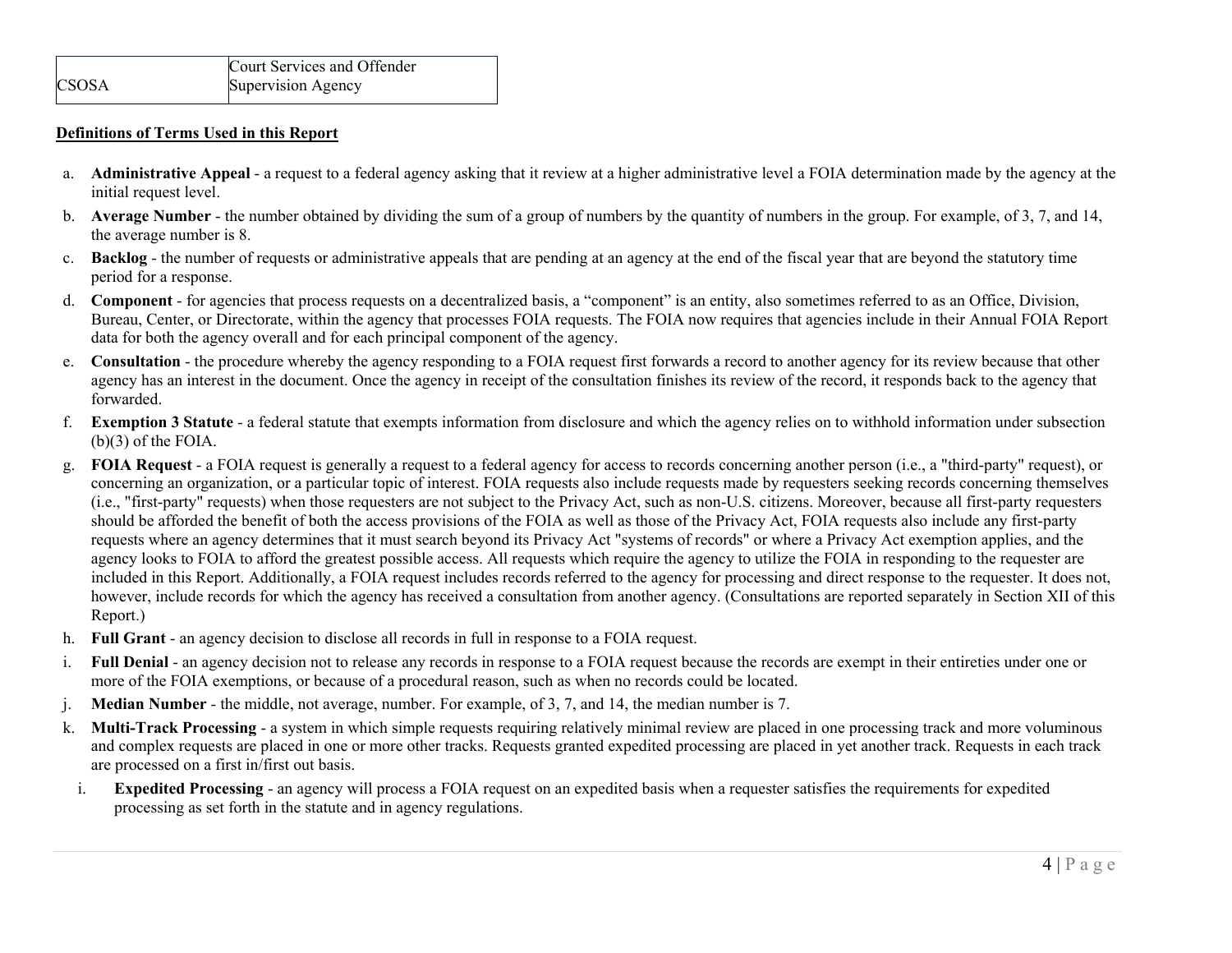- ii. **Simple Request** - a FOIA request that an agency using multi-track processing places in its fastest (non-expedited) track based on the low volume and/or simplicity of the records requested.
- iii. **Complex Request** - a FOIA request that an agency using multi- track processing places in a slower track based on the high volume and/or complexity of the records requested.
- l. **Partial Grant/Partial Denial** in response to a FOIA request, an agency decision to disclose portions of the records and to withhold other portions that are exempt under the FOIA, or to otherwise deny a portion of the request for a procedural reason.
- m. **Pending Request or Pending Administrative Appeal** a request or administrative appeal for which an agency has not taken final action in all respects.
- n. **Perfected Request** a request for records which reasonably describes such records and is made in accordance with published rules stating the time, place, fees (if any) and procedures to be followed.
- o. **Processed Request or Processed Administrative Appeal** a request or administrative appeal for which an agency has taken final action in all respects.
- p. **Range in Number of Days** the lowest and highest number of days to process requests or administrative appeals.
- q. **Time Limits** the time period in the statute for an agency to respond to a FOIA request (ordinarily twenty working days from receipt of a perfected FOIA request).

## **Nine FOIA Exemptions Referenced in this Report**

- a.**Exemption 1**: classified national defense and foreign relations information
- b.**Exemption 2**: internal agency rules and practices
- c.**Exemption 3**: information that is prohibited from disclosure by another federal law
- d.**Exemption 4**: trade secrets and other confidential business information
- e.**Exemption 5**: inter-agency or intra-agency communications that are protected by legal privileges
- f.**Exemption 6**: information involving matters of personal privacy
- g. **Exemption 7**: records or information compiled for law enforcement purposes, to the extent that the production of those records (A) could reasonably be expected to interfere with enforcement proceedings,(B) would deprive a person of a right to a fair trial or an impartial adjudication, (C) could reasonably be expected to constitute an unwarranted invasion of personal privacy, (D) could reasonably be expected to disclose the identity of a confidential source, (E) would disclose techniques and procedures for law enforcement investigations or prosecutions, or would disclose guidelines for law enforcement investigations or prosecutions, or (F) could reasonably be expected to endanger the life or physical safety of any individual
- h. **Exemption 8**: information relating to the supervision of financial institutions
- i.**Exemption 9**: geological information on wells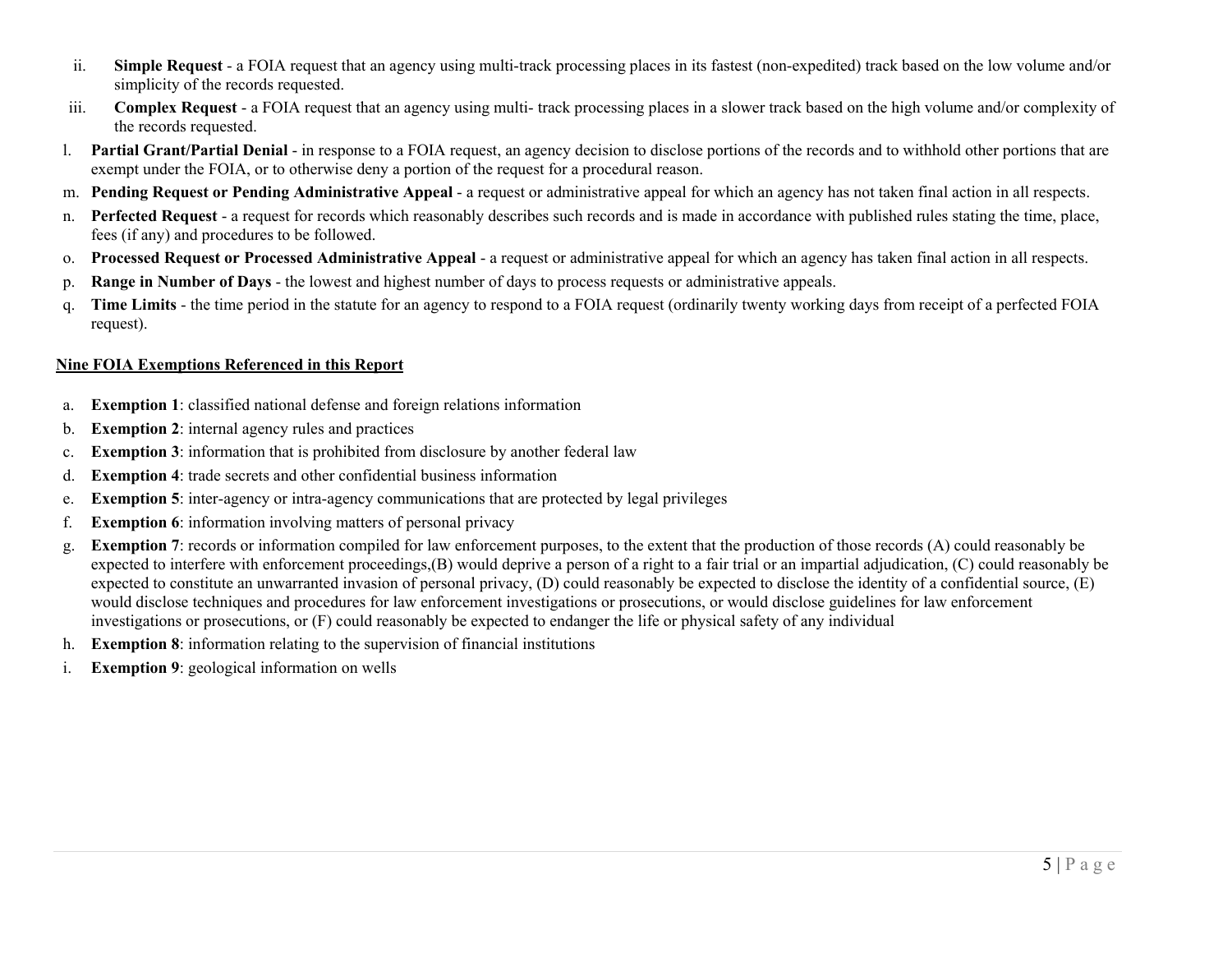#### 3. Agency Component Abbreviations

| Component<br>Abbreviation | <b>Component Name</b>                          |
|---------------------------|------------------------------------------------|
| <b>CSOSA</b>              | Court Services and Offender Supervision Agency |

#### IV. Exemption 3 Statutes

| Statute | Type of<br>Information<br>Withheld | Case Citation | Agency /<br>Component | Number of<br>Times<br>Relied<br>upon<br>by Agency /<br>Component | Total<br>Number<br>оt<br>Times<br>Relied<br>upon<br>bγ<br>Agency<br>Overall |
|---------|------------------------------------|---------------|-----------------------|------------------------------------------------------------------|-----------------------------------------------------------------------------|
| N/A     | N/A                                | N/A           | <b>CSOSA</b>          | 0                                                                | 0                                                                           |

#### **V.A. FOIA REQUESTS ‐‐ RECEIVED, PROCESSED AND PENDING FOIA REQUESTS**

| Agency / Component    | Number of<br>Requests<br>Pending as of<br>Start<br>of Fiscal Year | Number of<br>Requests<br>Received<br>in Fiscal Year | Number of<br>Requests<br>Processed<br>in Fiscal Year | Number of<br>Requests<br>Pending as of<br>End<br>of Fiscal Year |
|-----------------------|-------------------------------------------------------------------|-----------------------------------------------------|------------------------------------------------------|-----------------------------------------------------------------|
| <b>CSOSA</b>          |                                                                   | 207                                                 | 207                                                  |                                                                 |
| <b>AGENCY OVERALL</b> |                                                                   | 207                                                 | 207                                                  |                                                                 |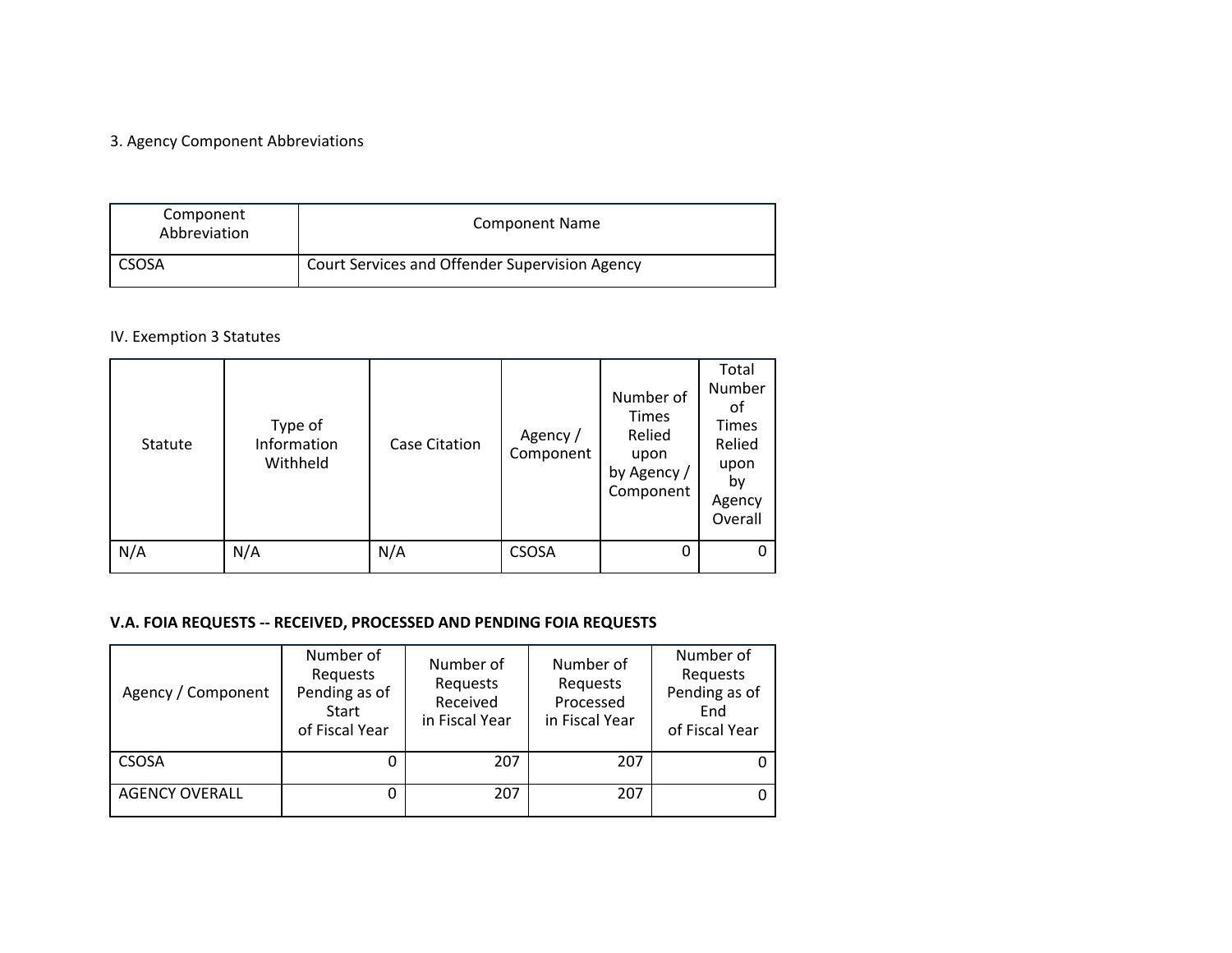# **V.B.(1). DISPOSITION OF FOIA REQUESTS ‐‐ ALL PROCESSED REQUESTS**

|                      |                             | Number                                          |                                                            |               | Number of Full Denials Based on Reasons Other than Exemptions   |                      |                           |                                           |                                                           |                         |                      |                                        |              |  |
|----------------------|-----------------------------|-------------------------------------------------|------------------------------------------------------------|---------------|-----------------------------------------------------------------|----------------------|---------------------------|-------------------------------------------|-----------------------------------------------------------|-------------------------|----------------------|----------------------------------------|--------------|--|
| Agency/<br>Component | Number<br>of Full<br>Grants | of<br>Partial<br>Grants /<br>Partial<br>Denials | Number of<br><b>Full Denials</b><br>Based on<br>Exemptions | No<br>Records | All Records<br>Referred to<br>Another<br>Component<br>or Agency | Request<br>Withdrawn | Fee-<br>Related<br>Reason | Records<br>not<br>Reasonably<br>Described | Improper<br><b>FOIA</b><br>Request<br>for Other<br>Reason | Not<br>Agency<br>Record | Duplicate<br>Request | Other<br>*Explain<br>in Chart<br>Below | <b>TOTAL</b> |  |
| CSOSA                | 11                          | 165                                             |                                                            | 20            | 0                                                               |                      |                           |                                           |                                                           |                         |                      |                                        | 207          |  |
| AGENCY<br>OVERALL    | 11                          | 165                                             |                                                            | 20            | 0                                                               |                      | 0                         |                                           |                                                           |                         | 0                    | 0                                      | 207          |  |

# V.B.(2). DISPOSITION OF FOIA REQUESTS -- "OTHER" REASONS FOR "FULL DENIALS BASED ON REASONS OTHER THAN EXEMPTIONS"

| Agency /<br>Component           | Description of "Other" Reasons for Denials from<br>Chart $B(1)$ | Number<br>of Times<br>"Other"<br>Reason<br>Was<br>Relied<br>Upon | <b>TOTAL</b> |
|---------------------------------|-----------------------------------------------------------------|------------------------------------------------------------------|--------------|
| <b>CSOSA</b>                    | N/A                                                             | 0                                                                | 0            |
| <b>AGENCY</b><br><b>OVERALL</b> |                                                                 |                                                                  | $\mathbf{0}$ |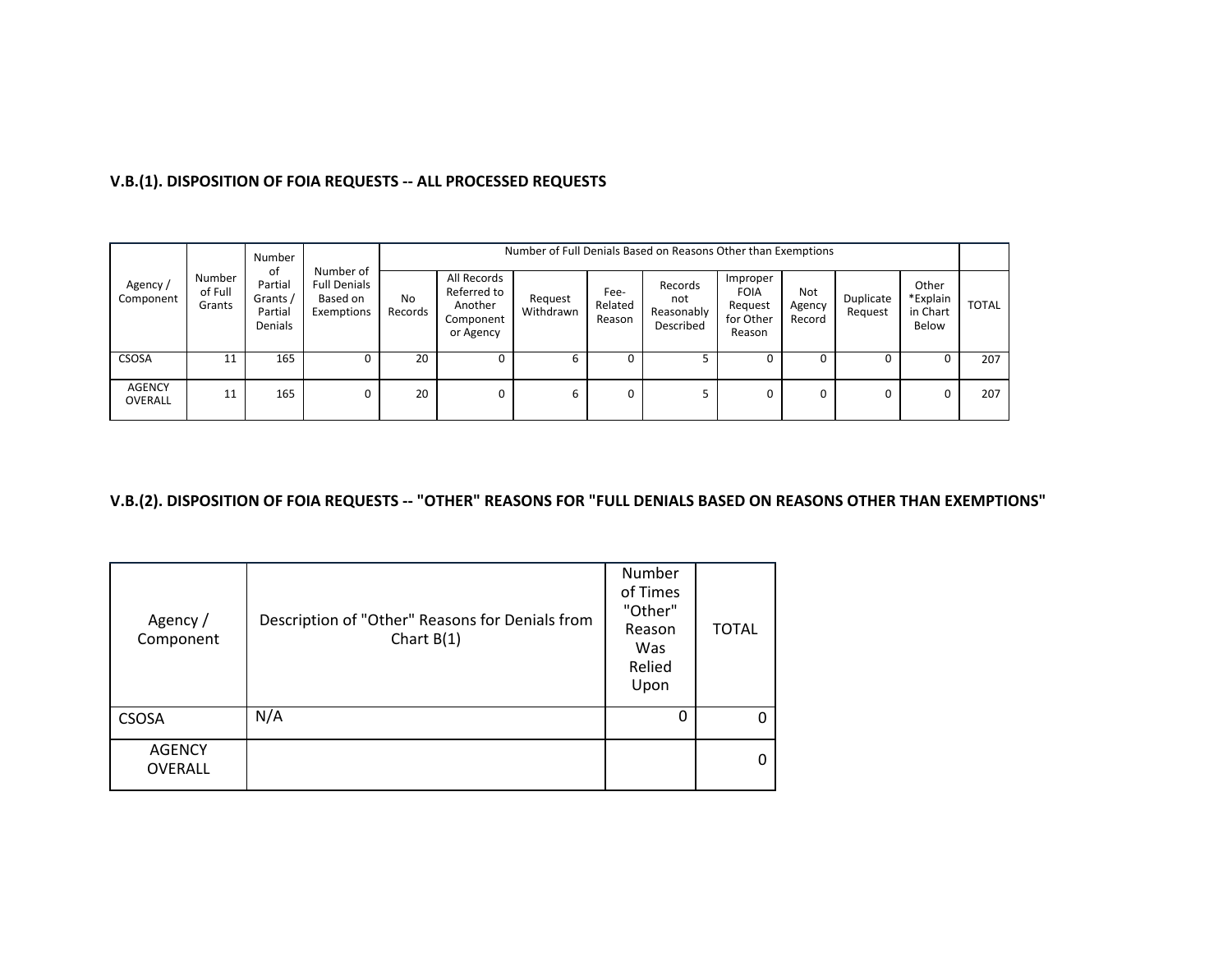| Agency /<br>Component    | Ex. | Ex. | Ex. | Ex.<br>4 | Ex.<br>5 | Ex.<br>6 | Ex.<br>7(A) | Ex.<br>7(B) | Ex.<br>7(C) | Ex.<br>7(D) | Ex.<br>7(E) | Ex.<br>7(F) | Ex.<br>8 | Ex.<br>9 |
|--------------------------|-----|-----|-----|----------|----------|----------|-------------|-------------|-------------|-------------|-------------|-------------|----------|----------|
| <b>CSOSA</b>             | 0   | 0   | 0   | 8        | 89       | 164      | 1           |             | 158         |             | 98          |             |          |          |
| <b>AGENCY</b><br>OVERALL | 0   | 0   | 0   | 8        | 89       | 164      | 1           |             | 158         |             | 98          |             |          |          |

**V.B.(3). DISPOSITION OF FOIA REQUESTS ‐‐ NUMBER OF TIMES EXEMPTIONS APPLIED**

#### VI.A. ADMINISTRATIVE APPEALS OF INITIAL DETERMINATIONS OF FOIA REQUESTS -- RECEIVED, PROCESSED, AND PENDING ADMINISTRATIVE **APPEALS**

| Agency /<br>Component           | Number of<br>Appeals<br>Pending as of<br>Start<br>of Fiscal Year | Number of<br>Appeals<br>Received<br>in Fiscal Year | Number of<br>Appeals<br>Processed<br>in Fiscal Year | Number of<br>Appeals<br>Pending as of<br>End<br>of Fiscal Year |
|---------------------------------|------------------------------------------------------------------|----------------------------------------------------|-----------------------------------------------------|----------------------------------------------------------------|
| <b>CSOSA</b>                    |                                                                  |                                                    |                                                     |                                                                |
| <b>AGENCY</b><br><b>OVERALL</b> |                                                                  |                                                    |                                                     | 0                                                              |

**VI.B. DISPOSITION OF ADMINISTRATIVE APPEALS ‐‐ ALL PROCESSED APPEALS**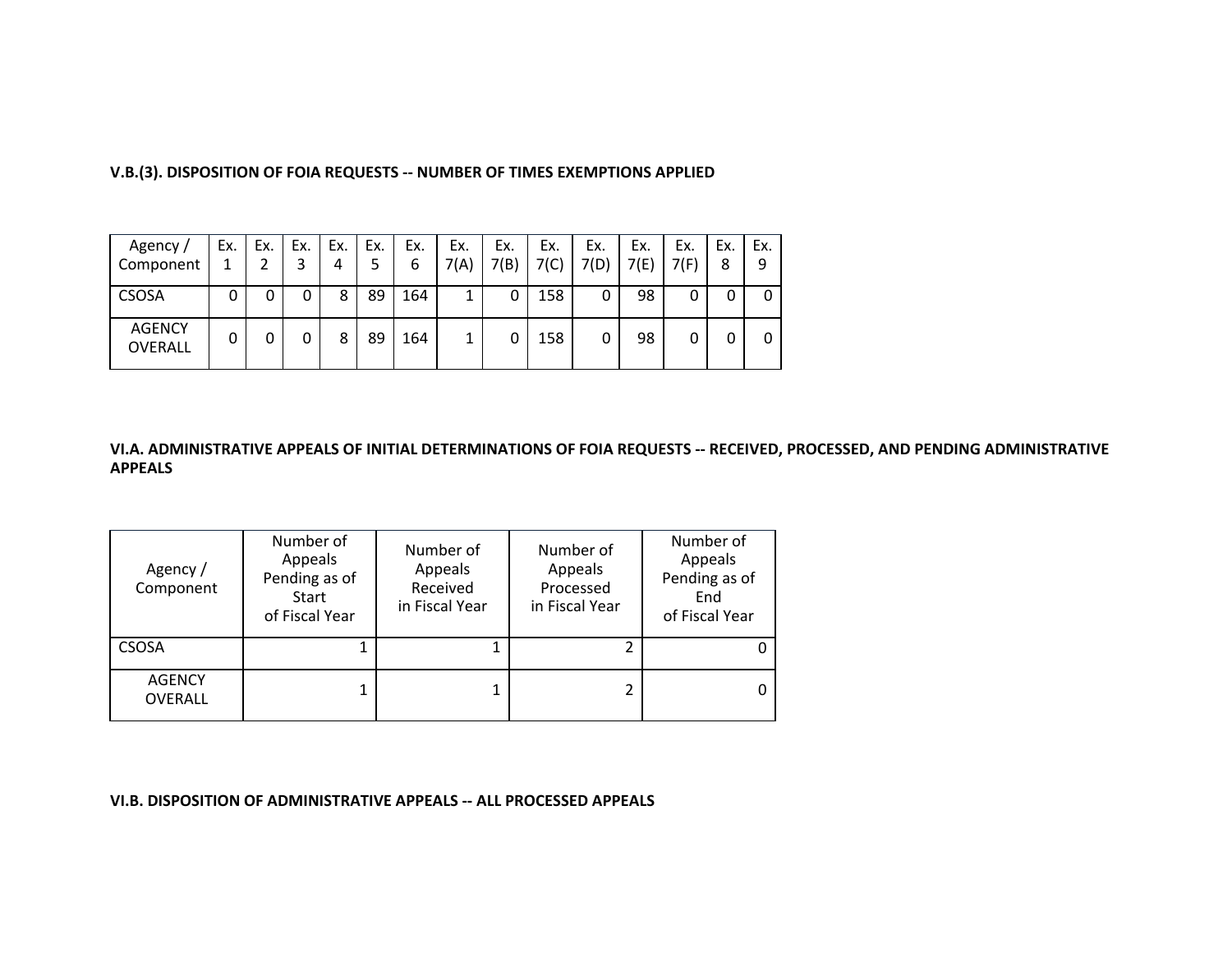| Agency /<br>Component    | Number<br>Affirmed on<br>Appeal | <b>Number Partially</b><br><b>Affirmed &amp; Partially</b><br>Reversed/Remanded<br>on Appeal | Number Completely<br>Reversed/Remanded<br>on Appeal | Number of<br>Appeals<br>Closed for<br>Other<br>Reasons | <b>TOTAL</b> |
|--------------------------|---------------------------------|----------------------------------------------------------------------------------------------|-----------------------------------------------------|--------------------------------------------------------|--------------|
| <b>CSOSA</b>             | 0                               |                                                                                              |                                                     |                                                        |              |
| <b>AGENCY</b><br>OVERALL | 0                               |                                                                                              |                                                     |                                                        |              |

**VI.C.(1). REASONS FOR DENIAL ON APPEAL ‐‐ NUMBER OF TIMES EXEMPTIONS APPLIED**

| Agency /<br>Component    | Ex. | Ex. | Ex. | Ex.<br>4 | Ex.<br>5 | Ex.<br>6 | Ex.<br>7(A) | Ex.<br>7(B) | Ex.<br>7(C) | Ex.<br>7(D) | Ex.<br>7(E) | Ex.<br>7(F) | Ex.<br>8 | Ex.<br>9 |
|--------------------------|-----|-----|-----|----------|----------|----------|-------------|-------------|-------------|-------------|-------------|-------------|----------|----------|
| <b>CSOSA</b>             | 0   | 0   | 0   | 0        |          |          | 0           | 0           | 2           | 0           | 1           |             |          |          |
| <b>AGENCY</b><br>OVERALL | 0   | 0   | 0   | 0        |          |          | 0           | 0           | 2           |             | 4           |             |          |          |

# **VI.C.(2). REASONS FOR DENIAL ON APPEAL ‐‐ REASONS OTHER THAN EXEMPTIONS**

| Agencv | Νo | Records | Reauest | ۵۵-<br>ີ | Records | Improper | Not | Duplicate | Reauest | Appeal | Othe |
|--------|----|---------|---------|----------|---------|----------|-----|-----------|---------|--------|------|
|--------|----|---------|---------|----------|---------|----------|-----|-----------|---------|--------|------|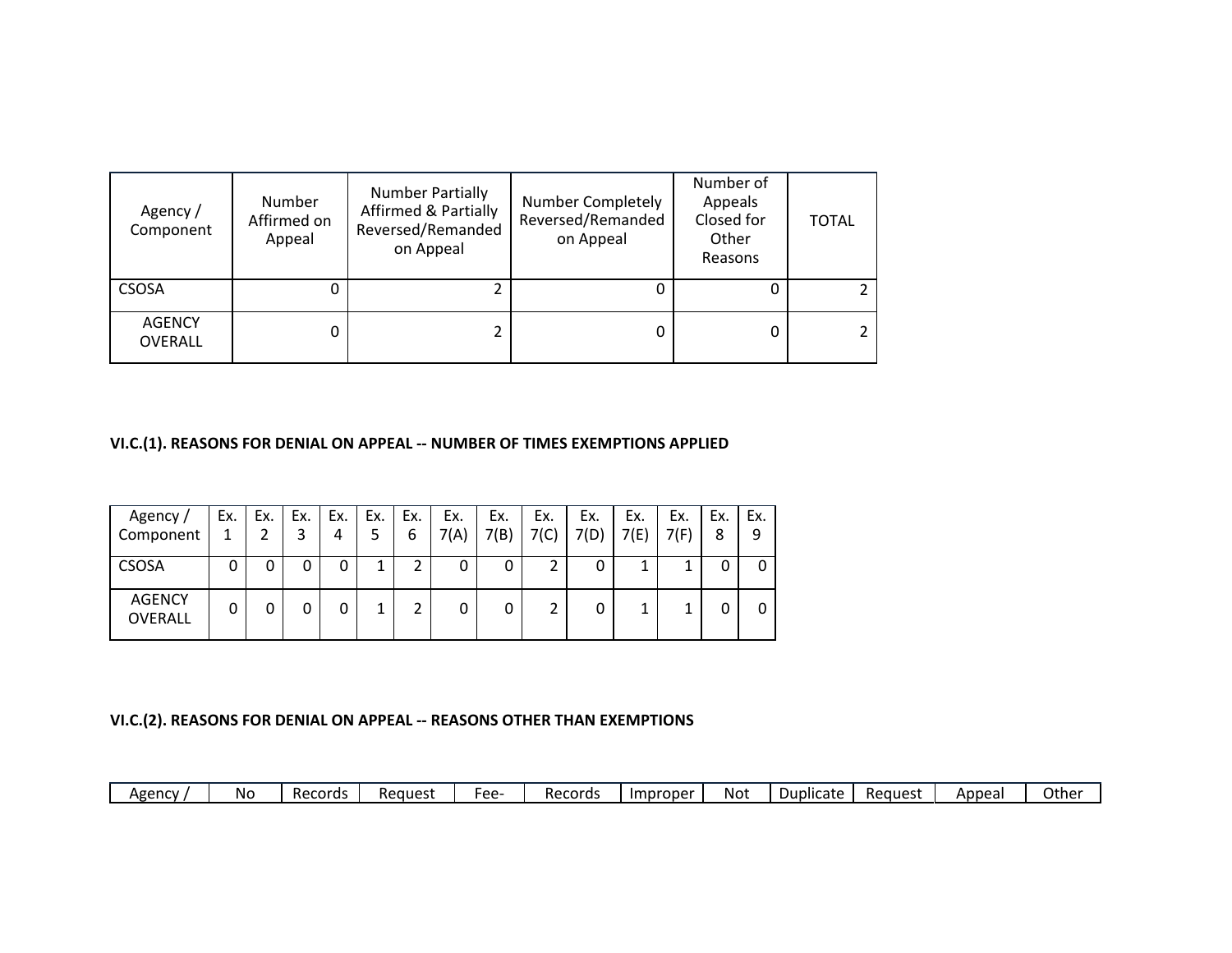| Component                | Records | Referred   | Withdrawn | Related | not        | Request   | Agency | Request | in.        | Based      | *Explain       |
|--------------------------|---------|------------|-----------|---------|------------|-----------|--------|---------|------------|------------|----------------|
|                          |         | at Initial |           | Reason  | Reasonably | for Other | Record | or      | Litigation | Solely on  | in chart       |
|                          |         | Request    |           |         | Described  | Reasons   |        | Appeal  |            | Denial of  | below          |
|                          |         | Level      |           |         |            |           |        |         |            | Request    |                |
|                          |         |            |           |         |            |           |        |         |            | for        |                |
|                          |         |            |           |         |            |           |        |         |            | Expedited  |                |
|                          |         |            |           |         |            |           |        |         |            | Processing |                |
| <b>CSOSA</b>             | 0       |            | 0         | 0       | 0          |           |        | 0       |            | 0          | $\mathbf{0}$   |
| <b>AGENCY</b><br>OVERALL | 0       | 0          | 0         | 0       | 0          | 0         | 0      | 0       | 0          | 0          | $\overline{0}$ |

# **VI.C.(3). REASONS FOR DENIAL ON APPEAL ‐‐ "OTHER" REASONS**

| Agency /<br>Component           | Description of "Other" Reasons for Denial on<br>Appeal from Chart C(2) | Number of<br><b>Times</b><br>"Other"<br>Reason<br>Was Relied<br>Upon | <b>TOTAL</b> |
|---------------------------------|------------------------------------------------------------------------|----------------------------------------------------------------------|--------------|
| <b>CSOSA</b>                    | N/A                                                                    |                                                                      | 0            |
| <b>AGENCY</b><br><b>OVERALL</b> |                                                                        |                                                                      | 0            |

**VI.C.(4). RESPONSE TIME FOR ADMINISTRATIVE APPEALS**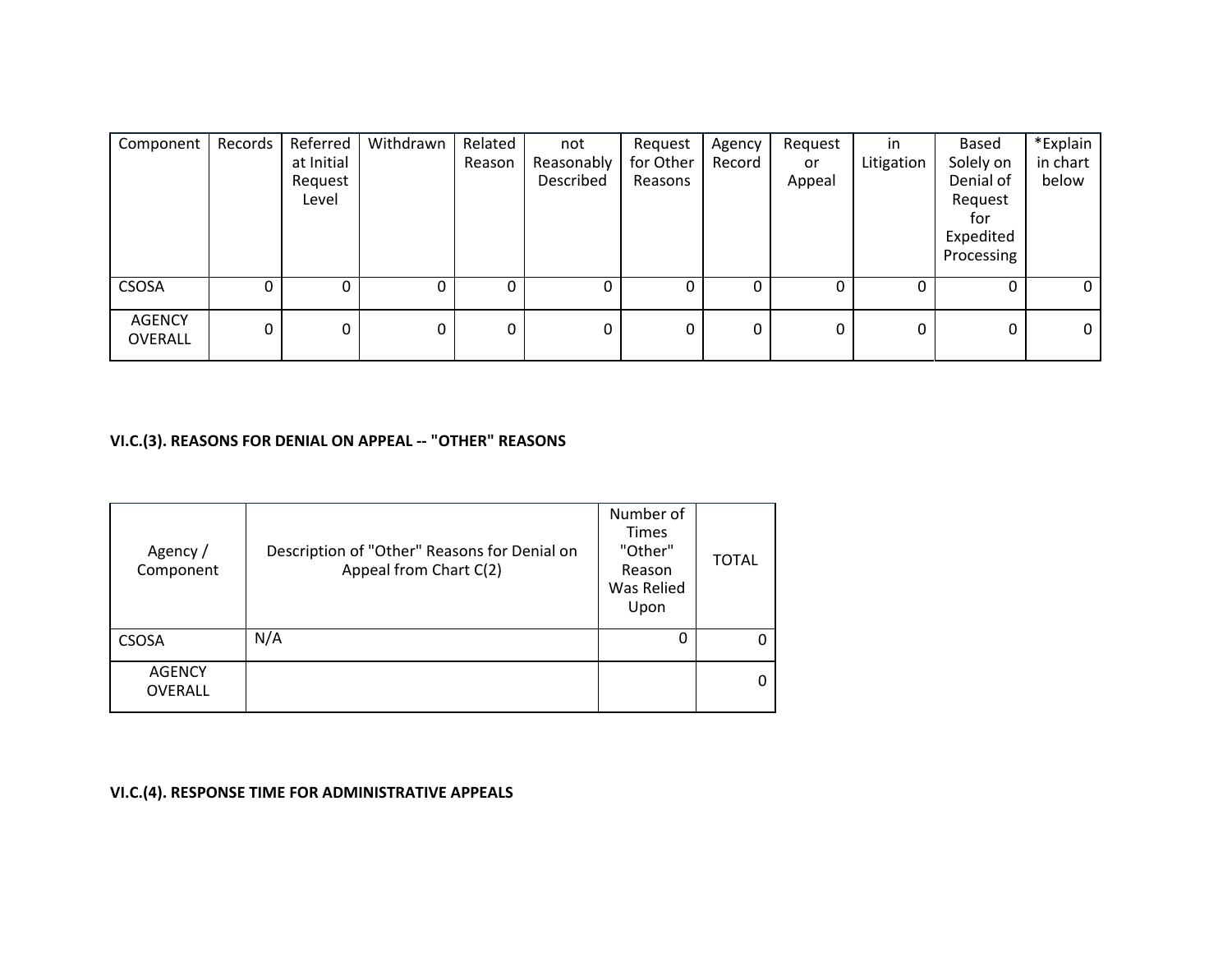| Agency /<br>Component           | Median Number<br>of Days | Average<br>Number of Days | Lowest Number<br>of Days | <b>Highest Number</b><br>of Days |
|---------------------------------|--------------------------|---------------------------|--------------------------|----------------------------------|
| CSOSA                           | 10.5                     | 10.5                      | 4                        | 17                               |
| <b>AGENCY</b><br><b>OVERALL</b> | 10.5                     | 10.5                      | 4                        | 17                               |

# **VI.C.(5). TEN OLDEST PENDING ADMINISTRATIVE APPEALS**

| Agency /<br>Component |                              | 10th<br>Oldest<br>Appeal | 9th | 8th          | 7th          | 6th | 5th         | 4th | 3rd          | 2 <sub>nd</sub> | Oldest<br>Appeal |
|-----------------------|------------------------------|--------------------------|-----|--------------|--------------|-----|-------------|-----|--------------|-----------------|------------------|
|                       | Date of<br>Appeal            | N/A                      | N/A | N/A          | N/A          | N/A | N/A         | N/A | N/A          | N/A             | N/A              |
| <b>CSOSA</b>          | Number<br>of Days<br>Pending | 0                        | 0   | $\mathbf{0}$ | $\mathbf{0}$ | 0   | $\mathbf 0$ | 0   | $\mathbf{0}$ | 0               | $\Omega$         |
| <b>AGENCY</b>         | Date of<br>Appeal            | N/A                      | N/A | N/A          | N/A          | N/A | N/A         | N/A | N/A          | N/A             | N/A              |
| <b>OVERALL</b>        | Number<br>of Days<br>Pending | 0                        | 0   | 0            | $\mathbf{0}$ | 0   | $\mathbf 0$ | 0   | 0            | 0               | 0                |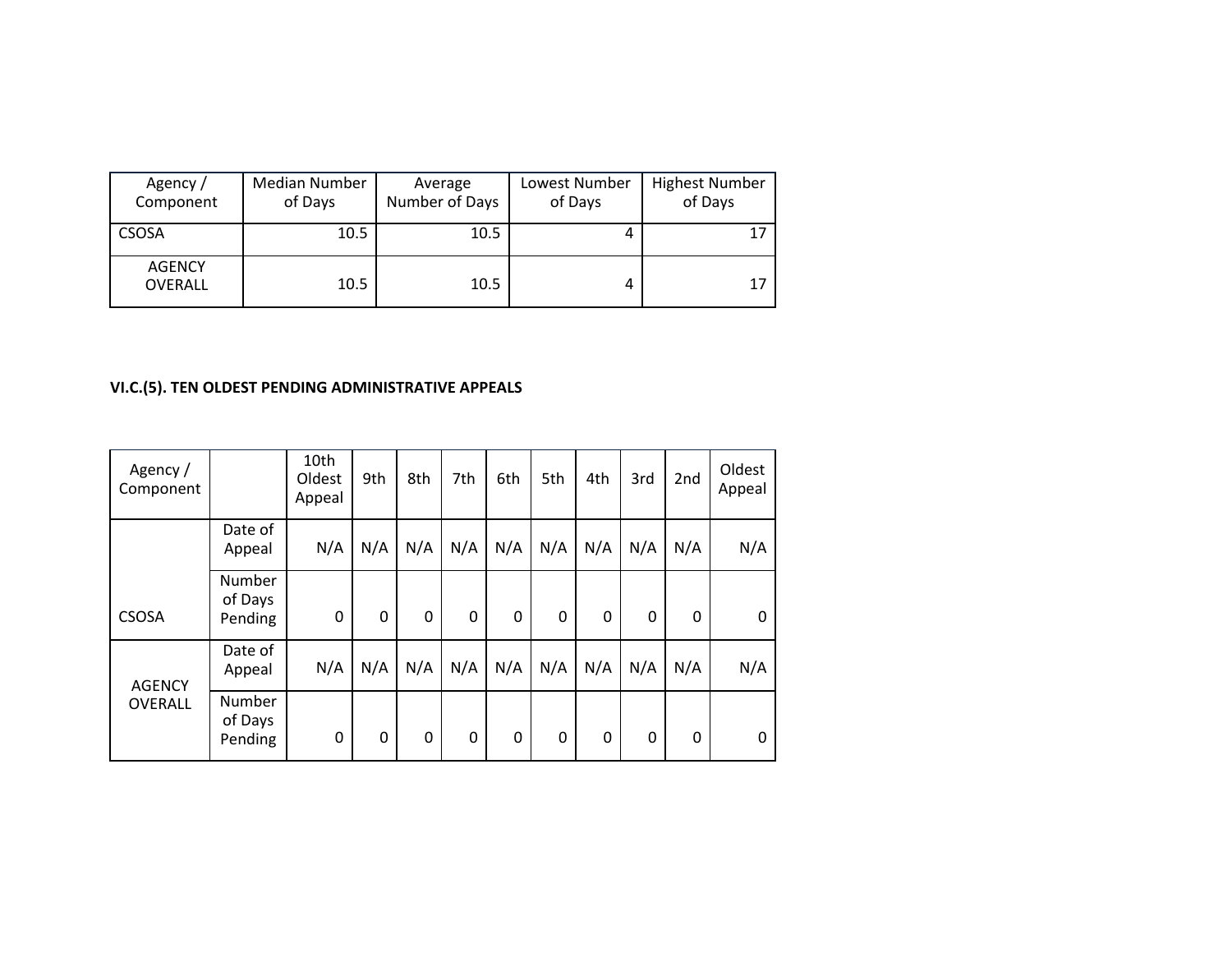|                          |                             |                              | <b>SIMPLE</b>               |                              |                             |                              | COMPLEX                     |                              |                             | <b>EXPEDITED PROCESSING</b>  |                             |                              |
|--------------------------|-----------------------------|------------------------------|-----------------------------|------------------------------|-----------------------------|------------------------------|-----------------------------|------------------------------|-----------------------------|------------------------------|-----------------------------|------------------------------|
| Agency /<br>Component    | Median<br>Number<br>of Days | Average<br>Number<br>of Days | Lowest<br>Number<br>of Days | Highest<br>Number<br>of Days | Median<br>Number<br>of Days | Average<br>Number<br>of Days | Lowest<br>Number<br>of Days | Highest<br>Number<br>of Days | Median<br>Number<br>of Days | Average<br>Number<br>of Days | Lowest<br>Number<br>of Days | Highest<br>Number<br>of Days |
| <b>CSOSA</b>             |                             |                              |                             |                              | 16                          | 12                           |                             | 20                           | N/A                         | N/A                          | N/A                         | N/A                          |
| <b>AGENCY</b><br>OVERALL |                             |                              |                             | 17                           | 16                          | 12                           |                             | 20                           | N/A                         | N/A                          | N/A                         | N/A                          |

#### **VII.A. FOIA REQUESTS ‐‐ RESPONSE TIME FOR ALL PROCESSED PERFECTED REQUESTS**

#### **VII.B. PROCESSED REQUESTS ‐‐ RESPONSE TIME FOR PERFECTED REQUESTS IN WHICH INFORMATION WAS GRANTED**

|                                 |                             | <b>SIMPLE</b>                |                             |                              |                             |                              | <b>COMPLEX</b>              |                              | EXPEDITED PROCESSING        |                              |                             |                              |
|---------------------------------|-----------------------------|------------------------------|-----------------------------|------------------------------|-----------------------------|------------------------------|-----------------------------|------------------------------|-----------------------------|------------------------------|-----------------------------|------------------------------|
| Agency/<br>Component            | Median<br>Number<br>of Days | Average<br>Number<br>of Days | Lowest<br>Number<br>of Days | Highest<br>Number<br>of Days | Median<br>Number<br>of Days | Average<br>Number<br>of Days | Lowest<br>Number<br>of Days | Highest<br>Number<br>of Days | Median<br>Number<br>of Days | Average<br>Number<br>of Days | Lowest<br>Number<br>of Days | Highest<br>Number<br>of Days |
| <b>CSOSA</b>                    |                             |                              |                             | 17                           | 16                          | 13                           |                             | 20                           | N/A                         | N/A                          | N/A                         | N/A                          |
| <b>AGENCY</b><br><b>OVERALL</b> |                             |                              |                             | 17                           | 16                          | 13                           |                             | 20                           | N/A                         | N/A                          | N/A                         | N/A                          |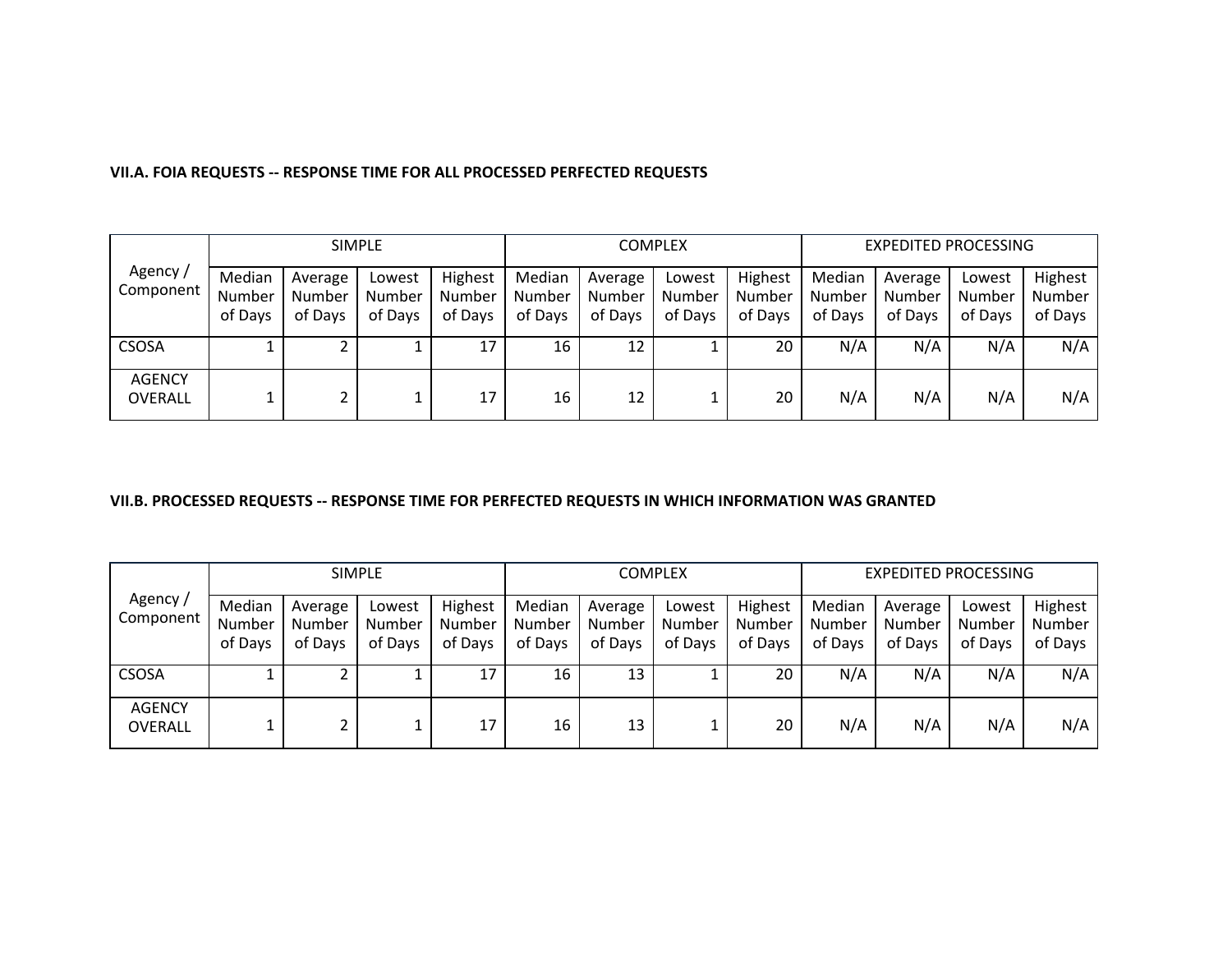#### **VII.C. PROCESSED SIMPLE REQUESTS ‐‐ RESPONSE TIME IN DAY INCREMENTS**

| Agency /<br>Component           | $\leq$ 1-<br>20<br>Days | 21-<br>40<br>Days | 41-<br>60<br>Days | $61 -$<br>80<br>Days | $81 -$<br>100<br>Days | $101 -$<br>120<br>Days | $121 -$<br>140<br>Days | $141 -$<br>160<br>Days | $161 -$<br>180<br>Days | 181-<br>200<br>Days | $201 -$<br>300<br>Days | $301 -$<br>400<br>Days | $401+$<br>Days | <b>TOTAL</b> |
|---------------------------------|-------------------------|-------------------|-------------------|----------------------|-----------------------|------------------------|------------------------|------------------------|------------------------|---------------------|------------------------|------------------------|----------------|--------------|
| <b>CSOSA</b>                    | 40                      |                   | O                 | 0                    |                       |                        | 0                      |                        | υ                      | 0                   | U                      |                        |                | 40           |
| <b>AGENCY</b><br><b>OVERALL</b> | 40                      |                   | 0                 | 0                    |                       |                        | 0                      |                        | 0                      | 0                   | 0                      |                        | 0              | 40           |

#### **VII.C. PROCESSED COMPLEX REQUESTS ‐‐ RESPONSE TIME IN DAY INCREMENTS**

| Agency /<br>Component           | $<$ 1-<br>20<br>Days | 21-<br>40<br>Days | $41 -$<br>60<br>Days | 61-<br>80<br>Days | $81 -$<br>100<br>Days | $101 -$<br>120<br>Days | $121 -$<br>140<br>Days | $141 -$<br>160<br>Days | $161 -$<br>180<br>Days | 181-<br>200<br>Days | $201 -$<br>300<br>Days | $301 -$<br>400<br>Days | $401+$<br>Days | <b>TOTAL</b> |
|---------------------------------|----------------------|-------------------|----------------------|-------------------|-----------------------|------------------------|------------------------|------------------------|------------------------|---------------------|------------------------|------------------------|----------------|--------------|
| <b>CSOSA</b>                    | 162                  | 0                 | 0                    | 0                 | 0                     | 0                      | 0                      |                        |                        | 0                   | 0                      | 0                      | 0              | 162          |
| <b>AGENCY</b><br><b>OVERALL</b> | 162                  | 0                 | 0                    | 0                 |                       | 0                      | 0                      |                        |                        | 0                   | 0                      | 0                      | 0              | 162          |

**VII.C. PROCESSED REQUESTS GRANTED EXPEDITED PROCESSING ‐‐ RESPONSE TIME IN DAY INCREMENTS**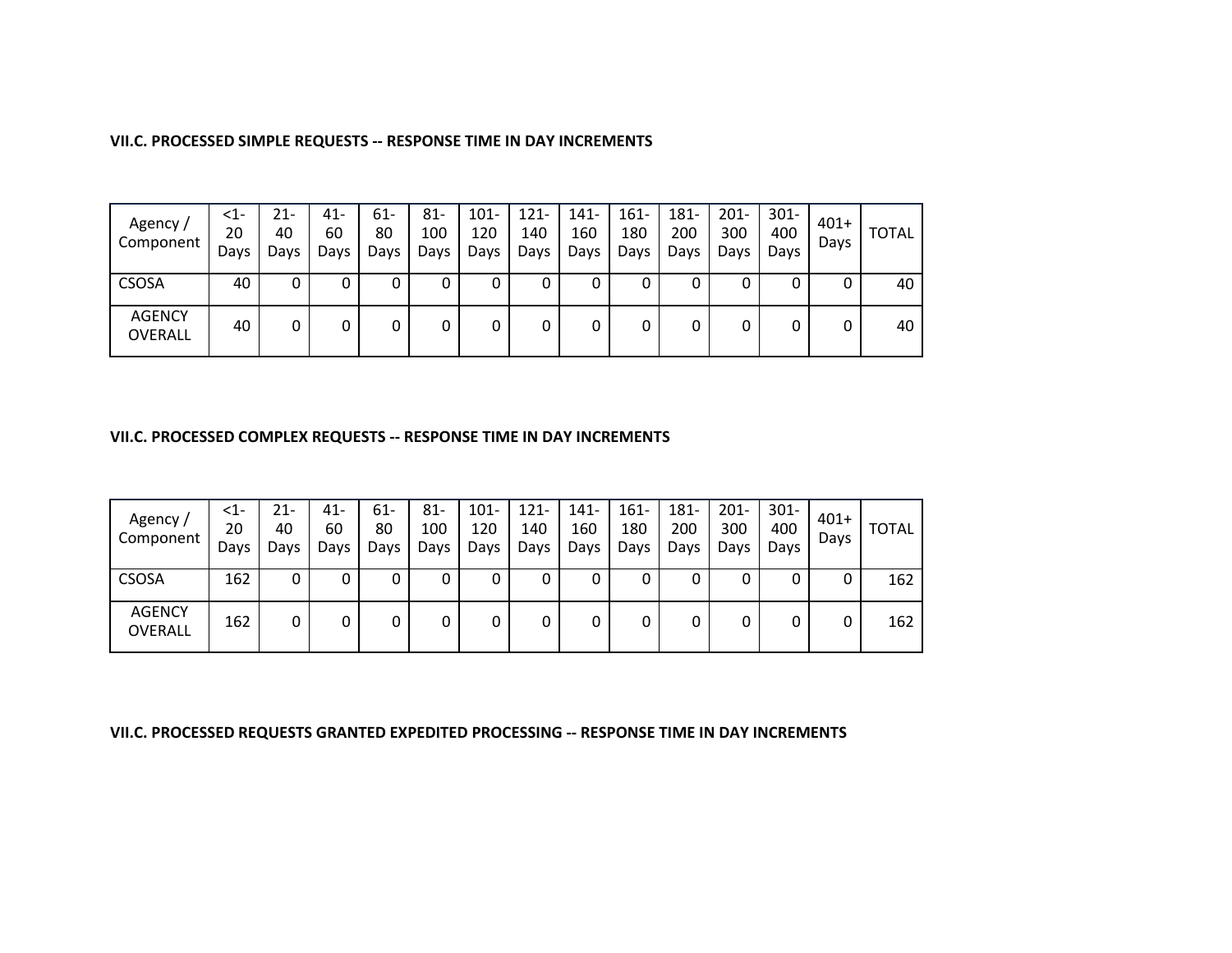| Agency /<br>Component    | $<$ 1-<br>20<br>Days | 21-<br>40<br>Days | $41 -$<br>60<br>Days | 61-<br>80<br>Days | 81-<br>100<br>Days | $101 -$<br>120<br>Days | $121 -$<br>140<br>Days | 141-<br>160<br>Days | $161 -$<br>180<br>Days | $181 -$<br>200<br>Days | $201 -$<br>300<br>Days | $301 -$<br>400<br>Days | $401+$<br>Days | <b>TOTAL</b> |
|--------------------------|----------------------|-------------------|----------------------|-------------------|--------------------|------------------------|------------------------|---------------------|------------------------|------------------------|------------------------|------------------------|----------------|--------------|
| <b>CSOSA</b>             | υ                    |                   | 0                    | 0                 | 0                  |                        | 0                      |                     | 0                      | 0                      |                        |                        | 0              | 0            |
| <b>AGENCY</b><br>OVERALL |                      | 0                 | 0                    | 0                 |                    | 0                      | 0                      |                     | 0                      | 0                      |                        | 0                      | 0              | 0            |

#### **VII.D. PENDING REQUESTS ‐‐ ALL PENDING PERFECTED REQUESTS**

|                          |                   | <b>SIMPLE</b>               |                              |                   | <b>COMPLEX</b>              |                              |                   | <b>EXPEDITED PROCESSING</b> |                              |
|--------------------------|-------------------|-----------------------------|------------------------------|-------------------|-----------------------------|------------------------------|-------------------|-----------------------------|------------------------------|
| Agency /<br>Component    | Number<br>Pending | Median<br>Number<br>of Days | Average<br>Number<br>of Days | Number<br>Pending | Median<br>Number<br>of Days | Average<br>Number<br>of Days | Number<br>Pending | Median<br>Number<br>of Days | Average<br>Number<br>of Days |
| <b>CSOSA</b>             |                   | N/A                         | N/A                          | 0                 | N/A                         | N/A                          | 0                 | N/A                         | N/A                          |
| <b>AGENCY</b><br>OVERALL | 0                 | N/A                         | N/A                          | 0                 | N/A                         | N/A                          | 0                 | N/A                         | N/A                          |

#### **VII.E. PENDING REQUESTS ‐‐ TEN OLDEST PENDING PERFECTED REQUESTS**

| Agency<br>Component | 10th<br>Oldest | 9th | 8th | 7th | 6th | 5th | 4th | 3rd | 2 <sub>nd</sub> | Oldest<br>Request |
|---------------------|----------------|-----|-----|-----|-----|-----|-----|-----|-----------------|-------------------|
|---------------------|----------------|-----|-----|-----|-----|-----|-----|-----|-----------------|-------------------|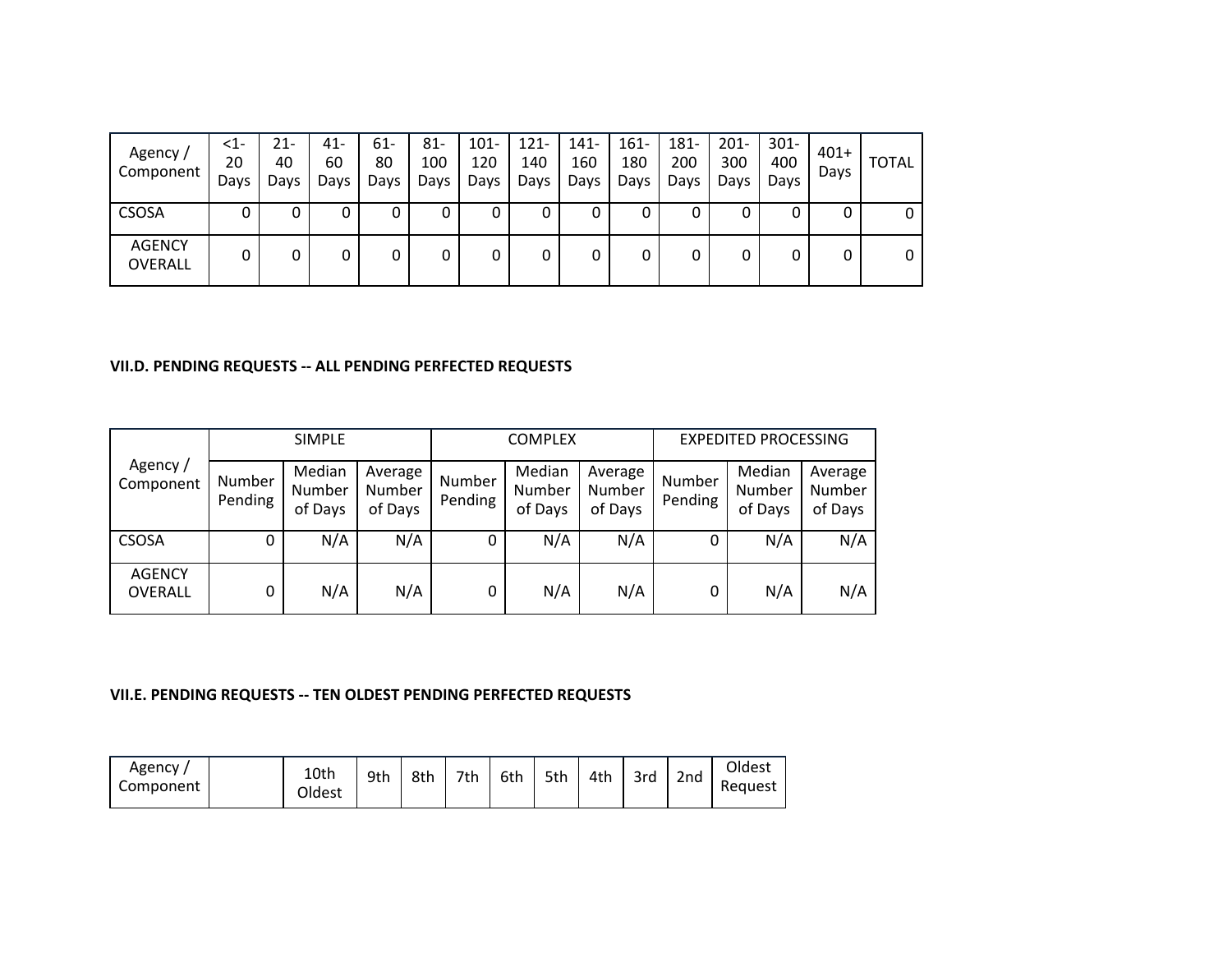|               |                              | Request |     |     |     |     |     |     |     |     |     |
|---------------|------------------------------|---------|-----|-----|-----|-----|-----|-----|-----|-----|-----|
|               | Date of<br>Receipt           | N/A     | N/A | N/A | N/A | N/A | N/A | N/A | N/A | N/A | N/A |
| <b>CSOSA</b>  | Number<br>of Days<br>Pending | 0       | 0   | 0   | 0   | 0   | 0   | 0   | 0   | 0   | 0   |
| <b>AGENCY</b> | Date of<br>Receipt           | N/A     | N/A | N/A | N/A | N/A | N/A | N/A | N/A | N/A | N/A |
| OVERALL       | Number<br>of Days<br>Pending | 0       | 0   | 0   | 0   | 0   | 0   | 0   | 0   | 0   | 0   |

#### **VIII.A. REQUESTS FOR EXPEDITED PROCESSING**

| Agency /<br>Component           | Number<br>Granted | Number<br>Denied | Median<br>Number of<br>Days to<br>Adjudicate | Average<br>Number of<br>Days to<br>Adjudicate | Number<br>Adjudicated<br>Within Ten<br>Calendar<br>Days |
|---------------------------------|-------------------|------------------|----------------------------------------------|-----------------------------------------------|---------------------------------------------------------|
| <b>CSOSA</b>                    |                   | 0                | N/A                                          | N/A                                           |                                                         |
| <b>AGENCY</b><br><b>OVERALL</b> |                   |                  | N/A                                          | N/A                                           | 0                                                       |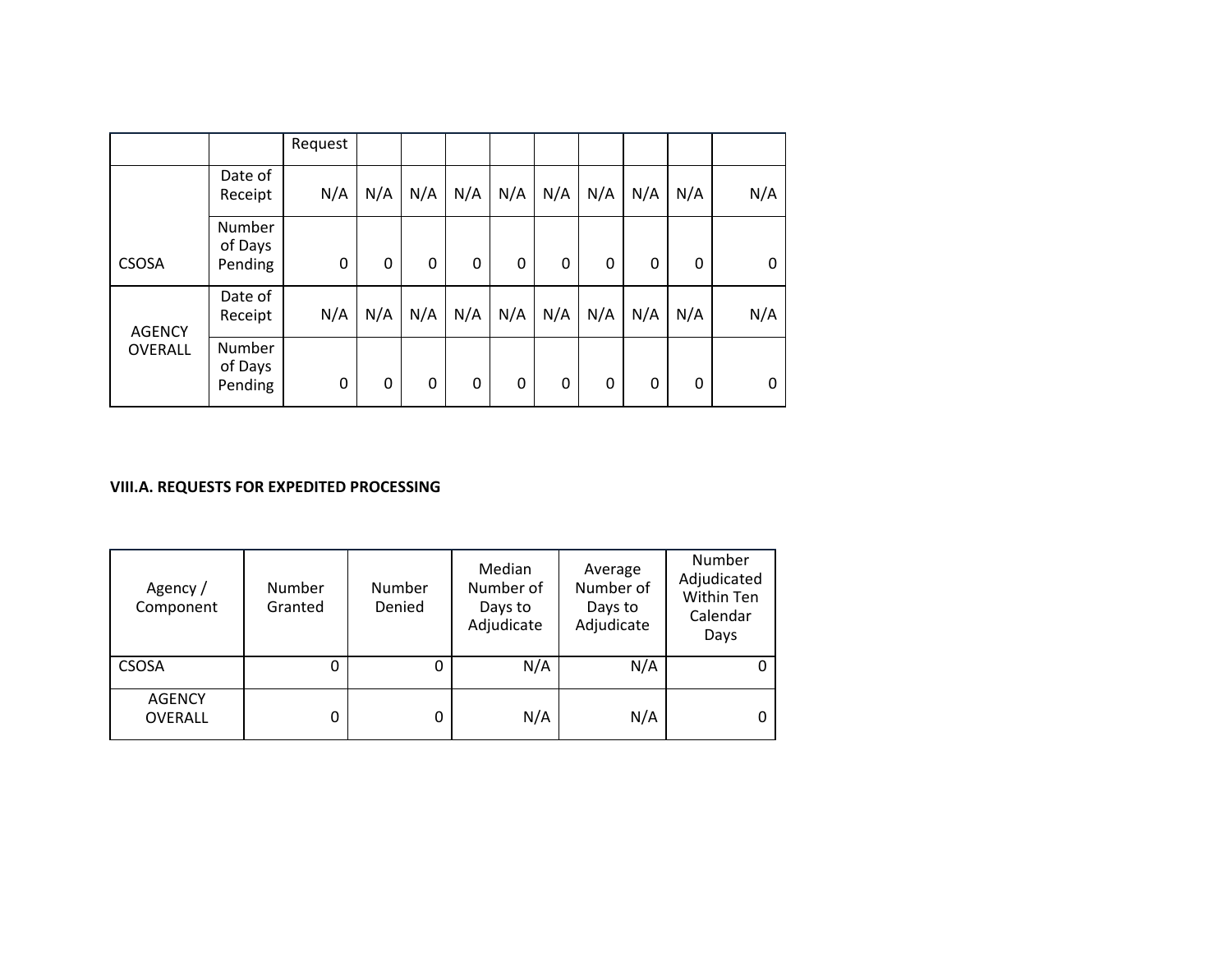#### **VIII.B. Requests for Fee Waiver**

| Agency /<br>Component           | Number<br>Granted | Number Denied | Median Number<br>of Days to<br>Adjudicate | Average<br>Number of Days<br>to Adjudicate |
|---------------------------------|-------------------|---------------|-------------------------------------------|--------------------------------------------|
| <b>CSOSA</b>                    |                   |               | N/A                                       | N/A                                        |
| <b>AGENCY</b><br><b>OVERALL</b> |                   |               | N/A                                       | N/A                                        |

#### **IX. FOIA Personnel and Costs**

| PERSONNEL                       |                                                      |                                                                    | <b>COSTS</b>                                        |                     |                                 |                    |
|---------------------------------|------------------------------------------------------|--------------------------------------------------------------------|-----------------------------------------------------|---------------------|---------------------------------|--------------------|
| Agency /<br>Component           | Number of<br>"Full-Time<br><b>FOIA</b><br>Employees" | Number of<br>"Equivalent<br>Full-Time<br><b>FOIA</b><br>Employees" | Total<br>Number<br>of "Full-<br>Time FOIA<br>Staff" | Processing<br>Costs | Litigation-<br>Related<br>Costs | <b>Total Costs</b> |
| <b>CSOSA</b>                    | 2                                                    | 0.00                                                               | 2.00                                                | 229109.82           | 0.00                            | 229109.82          |
| <b>AGENCY</b><br><b>OVERALL</b> | 2                                                    | 0.00                                                               | 2.00                                                | 229109.82           | 0.00                            | 229109.82          |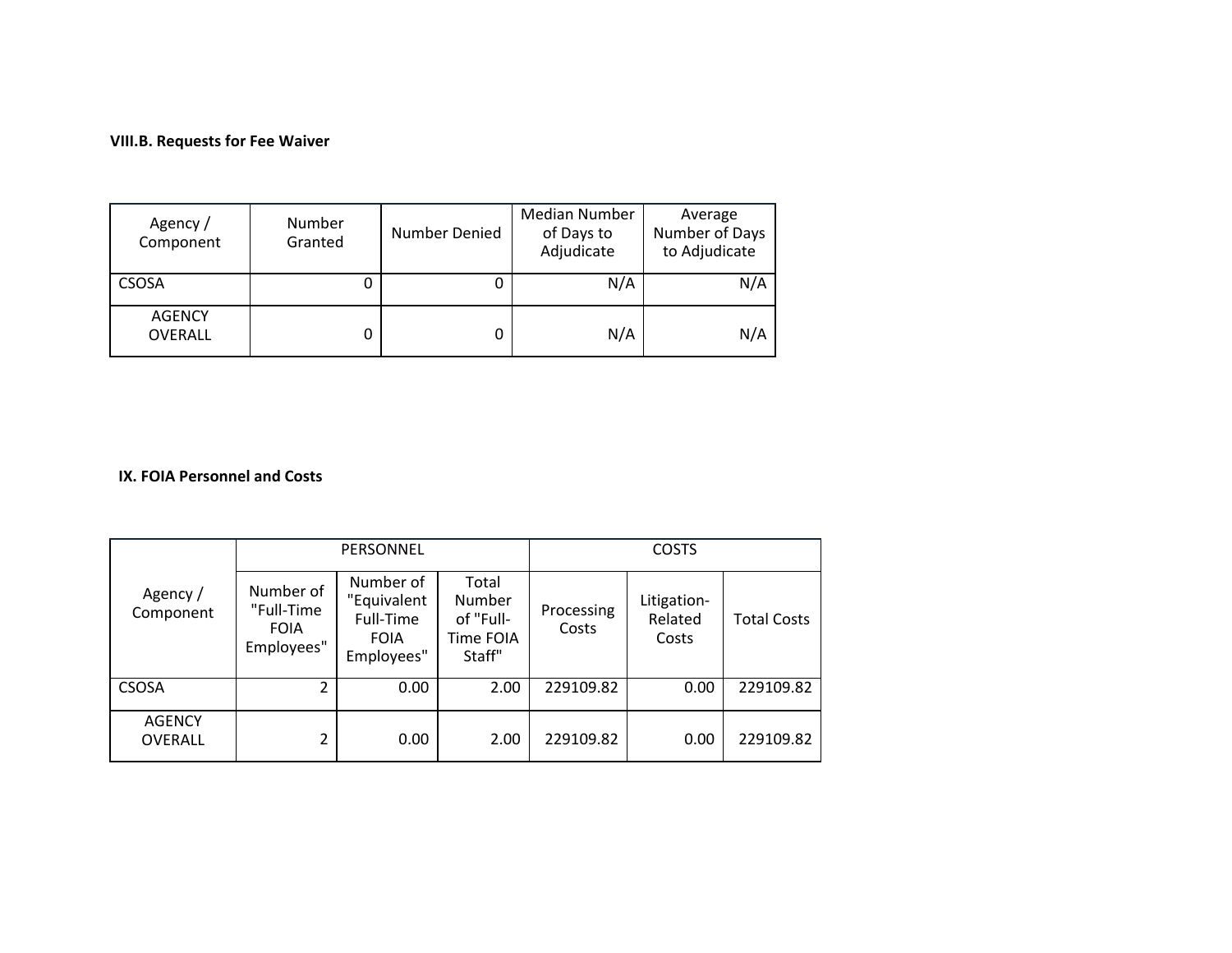#### **X. Fees Collected for Processing Requests**

| Agency /<br>Component    | <b>Total Amount</b><br>of Fees<br>Collected | Percentage of<br><b>Total Costs</b> |
|--------------------------|---------------------------------------------|-------------------------------------|
| CSOSA                    | 0.00                                        | 0.0000                              |
| <b>AGENCY</b><br>OVERALL | 0.00                                        | 0.0000                              |

#### **XI.A. Number of Times Subsection (C) Used**

| Agency /<br>Component | Number of Times Subsection Used |
|-----------------------|---------------------------------|
| CSOSA                 |                                 |
| <b>AGENCY OVERALL</b> |                                 |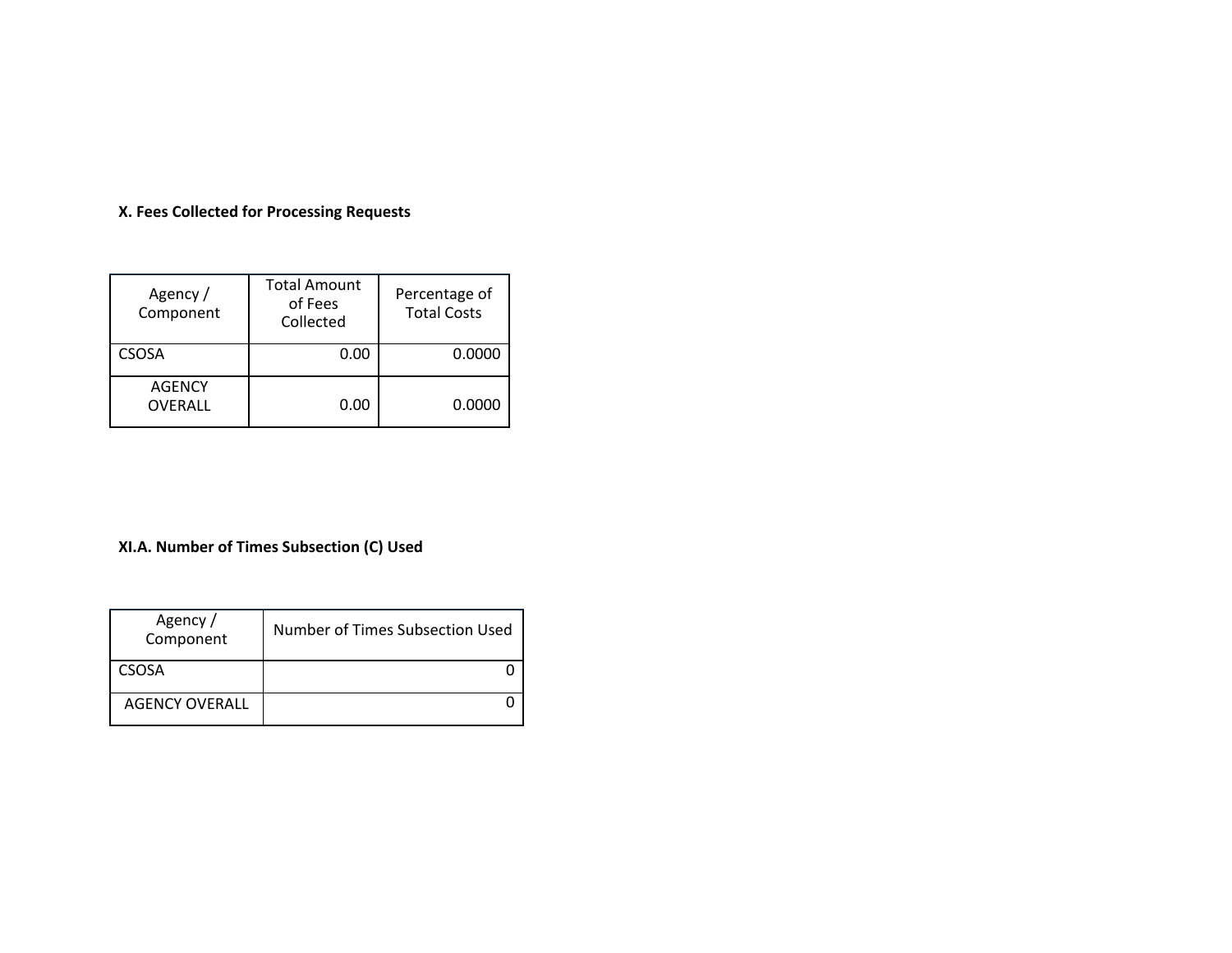#### **XI.B. Number of Subsection (A)(2) Postings**

| Agency /<br>Component    | Number of<br><b>Records Posted</b><br>by the FOIA<br>Office | Number of<br><b>Records Posted</b><br>by Program<br>Offices |  |
|--------------------------|-------------------------------------------------------------|-------------------------------------------------------------|--|
| <b>CSOSA</b>             | q                                                           | 26                                                          |  |
| <b>AGENCY</b><br>OVERALL | q                                                           | 26                                                          |  |

#### **XII.A. Backlogs of FOIA Requests and Administrative Appeals**

| Agency /<br>Component    | Number of<br>Backlogged<br>Requests as of<br>End of Fiscal<br>Year | Number of<br>Backlogged<br>Appeals as of<br><b>End of Fiscal</b><br>Year |
|--------------------------|--------------------------------------------------------------------|--------------------------------------------------------------------------|
| <b>CSOSA</b>             |                                                                    |                                                                          |
| <b>AGENCY</b><br>OVERALL |                                                                    |                                                                          |

#### **XII.B. CONSULTATIONS ON FOIA REQUESTS ‐‐ RECEIVED, PROCESSED, AND PENDING CONSULTATIONS**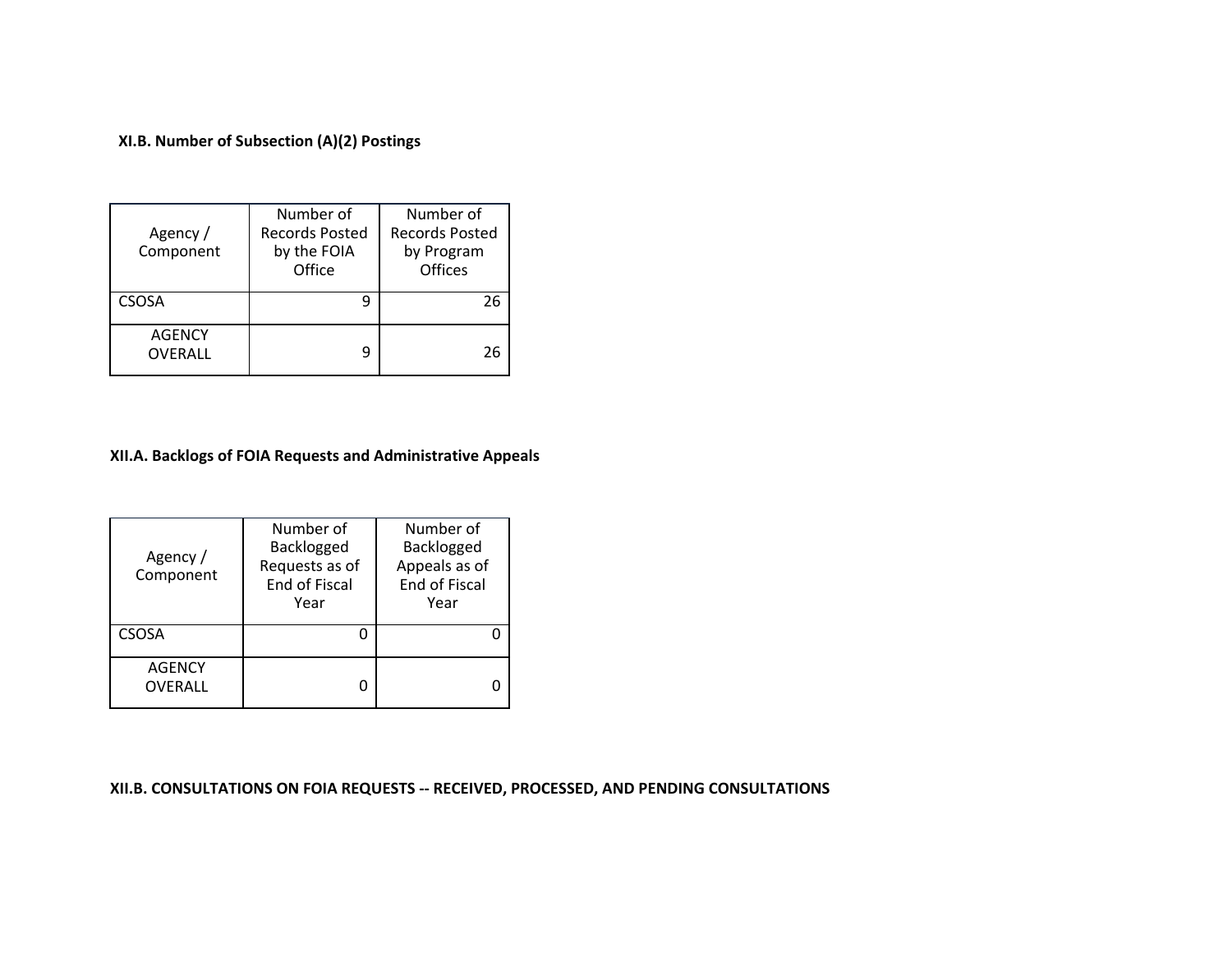| Agency /<br>Component    | Number of<br>Consultations<br>Received from<br><b>Other Agencies</b><br>that were<br>Pending at the<br>Agency as of<br>Start<br>of the Fiscal<br>Year | Number of<br>Consultations<br>Received from<br><b>Other Agencies</b><br>During the Fiscal<br>Year | Number of<br>Consultations<br>Received from<br><b>Other Agencies</b><br>that were<br>Processed by<br>the Agency<br>During the Fiscal<br>Year | Number of<br>Consultations<br>Received from<br><b>Other Agencies</b><br>that were<br>Pending at the<br>Agency as of<br>End<br>of the Fiscal<br>Year |
|--------------------------|-------------------------------------------------------------------------------------------------------------------------------------------------------|---------------------------------------------------------------------------------------------------|----------------------------------------------------------------------------------------------------------------------------------------------|-----------------------------------------------------------------------------------------------------------------------------------------------------|
| <b>CSOSA</b>             | $\Omega$                                                                                                                                              | 0                                                                                                 | 0                                                                                                                                            |                                                                                                                                                     |
| <b>AGENCY</b><br>OVERALL | O                                                                                                                                                     | O                                                                                                 | 0                                                                                                                                            |                                                                                                                                                     |

### XII.C. CONSULTATIONS ON FOIA REQUESTS -- TEN OLDEST CONSULTATIONS RECEIVED FROM OTHER AGENCIES AND PENDING AT THE AGENCY

| Agency/<br>Component |                   | 10th Oldest<br>Consultation | 9th | 8th | 7th | 6th | 5th | 4th | 3rd | 2 <sub>nd</sub> | Oldest<br>Consultation |
|----------------------|-------------------|-----------------------------|-----|-----|-----|-----|-----|-----|-----|-----------------|------------------------|
|                      | Date              | N/A                         | N/A | N/A | N/A | N/A | N/A | N/A | N/A | N/A             | N/A                    |
| <b>CSOSA</b>         | Number<br>of Days | 0                           | 0   | 0   | 0   | 0   | 0   | 0   | 0   | 0               | 0                      |
| <b>AGENCY</b>        | Date              | N/A                         | N/A | N/A | N/A | N/A | N/A | N/A | N/A | N/A             | N/A                    |
| <b>OVERALL</b>       | Number<br>of Days | 0                           | 0   | 0   | 0   | 0   | 0   | 0   | 0   | 0               | 0                      |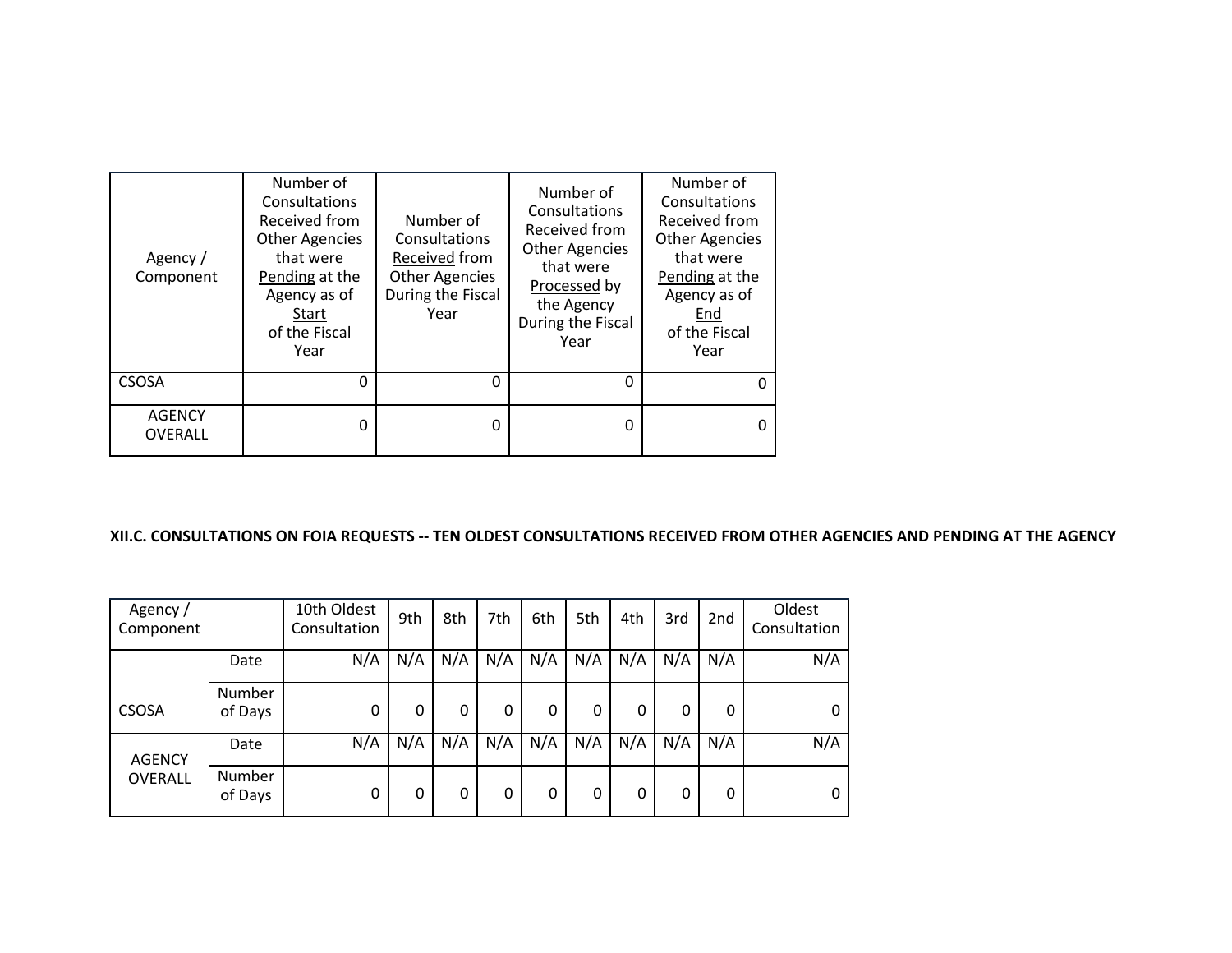## XII.D.(1). COMPARISON OF NUMBERS OF REQUESTS FROM PREVIOUS AND CURRENT ANNUAL REPORT -- REQUESTS RECEIVED AND **PROCESSED**

|                          |                                                                                             | NUMBER OF REQUESTS RECEIVED                                                                    | <b>NUMBER OF REQUESTS</b><br><b>PROCESSED</b>                                            |                                                                                             |  |
|--------------------------|---------------------------------------------------------------------------------------------|------------------------------------------------------------------------------------------------|------------------------------------------------------------------------------------------|---------------------------------------------------------------------------------------------|--|
| Agency /<br>Component    | Number<br><b>Received During</b><br><b>Fiscal Year from</b><br>Last Year's<br>Annual Report | Number<br><b>Received During</b><br><b>Fiscal Year from</b><br><b>Current Annual</b><br>Report | Number<br>Processed<br><b>During Fiscal</b><br>Year from Last<br>Year's Annual<br>Report | Number<br>Processed<br><b>During Fiscal</b><br>Year from<br><b>Current Annual</b><br>Report |  |
| CSOSA                    | 258                                                                                         | 207                                                                                            | 271                                                                                      | 207                                                                                         |  |
| <b>AGENCY</b><br>OVERALL | 258                                                                                         | 207                                                                                            | 271                                                                                      | 207                                                                                         |  |

**XII.D.(2). COMPARISON OF NUMBERS OF REQUESTS FROM PREVIOUS AND CURRENT ANNUAL REPORT ‐‐ BACKLOGGED REQUESTS**

| Agency /<br>Component | Number of<br>Backlogged<br>Requests as of<br>End of the Fiscal<br>Year from<br>Previous Annual | Number of<br>Backlogged<br>Requests as of<br>End of the Fiscal<br><b>Year from Current</b> |
|-----------------------|------------------------------------------------------------------------------------------------|--------------------------------------------------------------------------------------------|
|-----------------------|------------------------------------------------------------------------------------------------|--------------------------------------------------------------------------------------------|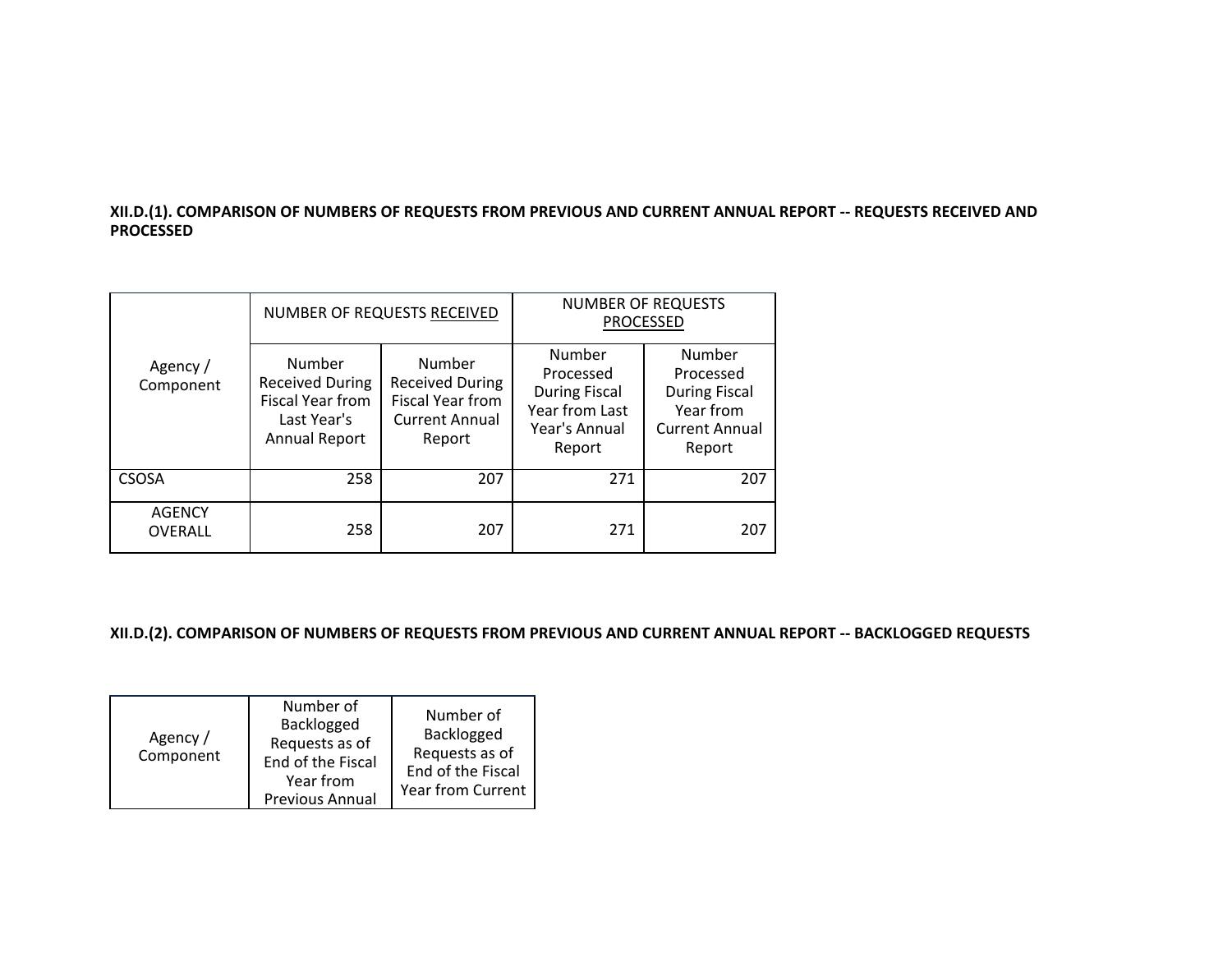|                          | Report | <b>Annual Report</b> |
|--------------------------|--------|----------------------|
| <b>CSOSA</b>             |        |                      |
| <b>AGENCY</b><br>OVERALL |        |                      |

## XII.E.(1). COMPARISON OF NUMBERS OF ADMINISTRATIVE APPEALS FROM PREVIOUS AND CURRENT ANNUAL REPORT -- APPEALS RECEIVED **AND PROCESSED**

|                                 |                                                                                             | NUMBER OF APPEALS RECEIVED                                                              | NUMBER OF APPEALS PROCESSED                                                              |                                                                                             |  |
|---------------------------------|---------------------------------------------------------------------------------------------|-----------------------------------------------------------------------------------------|------------------------------------------------------------------------------------------|---------------------------------------------------------------------------------------------|--|
| Agency /<br>Component           | Number<br><b>Received During</b><br>Fiscal Year from<br>Last Year's<br><b>Annual Report</b> | Number<br><b>Received During</b><br>Fiscal Year from<br><b>Current Annual</b><br>Report | Number<br>Processed<br><b>During Fiscal</b><br>Year from Last<br>Year's Annual<br>Report | Number<br>Processed<br><b>During Fiscal</b><br>Year from<br><b>Current Annual</b><br>Report |  |
| <b>CSOSA</b>                    |                                                                                             |                                                                                         |                                                                                          | $\mathcal{P}$                                                                               |  |
| <b>AGENCY</b><br><b>OVERALL</b> |                                                                                             | 1                                                                                       |                                                                                          | 2                                                                                           |  |

**XII.E.(2). COMPARISON OF NUMBERS OF ADMINISTRATIVE APPEALS FROM PREVIOUS AND CURRENT ANNUAL REPORT ‐‐ BACKLOGGED APPEALS**